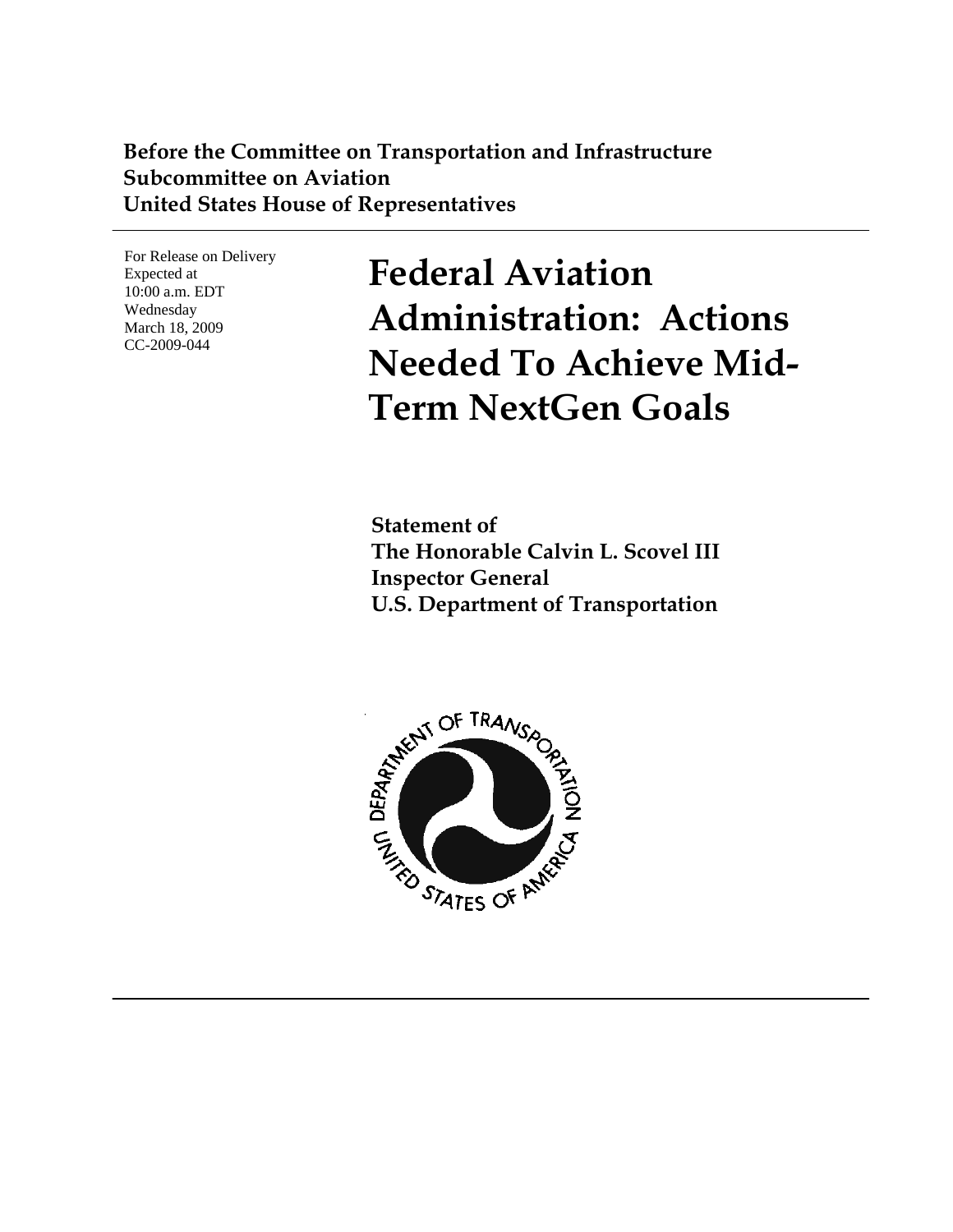Chairman Costello, Ranking Member Petri, and Members of the Subcommittee:

We appreciate the opportunity to discuss the Federal Aviation Administration's (FAA) development of the Next Generation Air Transportation System (NextGen) and what the Agency can achieve toward this effort in the near and mid term. The National Airspace System is an integral part of the Nation's economy and handles almost 50,000 flights per day and more than 700 million passengers per year.

Developing NextGen is a high-risk effort involving billion-dollar investments from both the Government (new ground systems) and airspace users (new avionics). The challenges with NextGen are multi-dimensional and involve research and development, complex software development and integration for both existing and new systems, workforce changes, and policy questions about how to spur aircraft equipage.

As the Subcommittee is aware, civil aviation faces uncertain times. U.S. airlines have been buffeted by the softening economy and volatile fuel costs. As a result, airlines have taken a considerable amount of capacity out of the system. As of November 2008, airlines reduced scheduled domestic flights by 13 percent and grounded approximately 360 aircraft. However, these airline cutbacks have helped to reduce delays. While 2007 trends in flight delays continued in the first half of 2008 (more than 1 in 4 flights were either delayed or cancelled), delays declined by 24 percent in the second half of the year at most airports. Yet, high levels of delay continued at more heavily congested airports such as Newark International, John F. Kennedy International, and Atlanta Hartsfield-Jackson International.

Notwithstanding the uncertainty facing the industry, FAA is presented with an opportunity to strategically position itself for a rebound in air travel demand. Our work shows that much work remains for FAA to set reasonable expectations for what can be delivered, establish priorities and realistic funding estimates, quantify benefits, and develop viable transition plans for NextGen.

Secretary Lahood is making NextGen one of his top priorities for the Department. The Secretary is committed to providing more clarity with respect to what can be achieved from NextGen investments.

After more than 4 years of planning, FAA must take a number of actions to advance NextGen. My remarks today will focus on four points.

• First, while FAA is developing NextGen, it must also sustain the existing system. This includes maintaining ground-based radars, navigation equipment, and aging facilities. This will be important since about 30 existing projects form platforms for NextGen initiatives.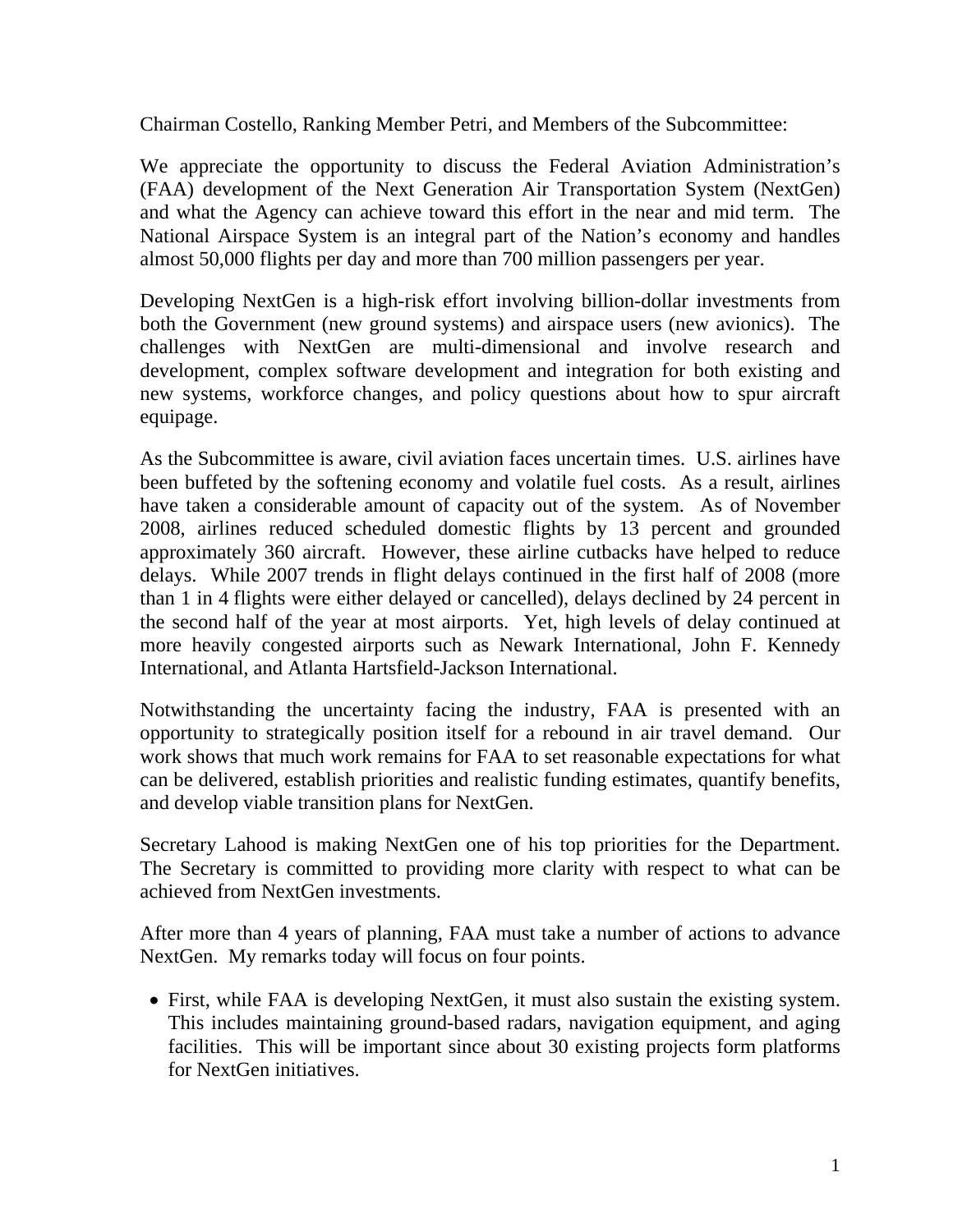We found that FAA must make numerous critical decisions over the next several years that will have significant budgetary implications and materially affect the pace of NextGen. For example, FAA must decide what is needed for displays and automation systems that controllers rely on to manage traffic in the vicinity of airports. Costs have not been formally "baselined" but are projected to be around \$600 million. Also, FAA will decide whether to restart development of a satellitebased precision approach landing system (Local Area Augmentation System). The costs for this system are projected to be \$500 million.

• Second, it will be important for FAA to maintain focus on near-term efforts that can enhance the flow of air traffic. These include new airport infrastructure projects, airspace redesign projects, and performance-based navigation initiatives (i.e., Area Navigation and Required Navigation Performance or RNAV/RNP).

In our September 2008 report on short-term capacity initiatives, we found that RNAV/RNP routes and procedures have significant potential to enhance capacity, reduce fuel burn, boost controller productivity, and reduce noise emissions.<sup>[1](#page-2-0)</sup> These new routes take advantage of avionics already installed on aircraft and represent an important bridge from today's system to mid-term NextGen goals.

To reach their full potential, however, RNAV/RNP routes need to be fully integrated with airspace redesign initiatives as future routes shift away from localized operations to "networking" city pairs (e.g., Washington, DC, and Chicago, Illinois). It is also important to note that the more demanding—and beneficial—RNAV/RNP routes are only available to specially equipped aircraft and flight crews.

To help speed the introduction of RNAV/RNP routes, FAA is relying on non-Government third parties to develop and implement new procedures. At the request of the Chairman, we are examining (1) the extent to which FAA is relying on third parties and (2) whether FAA has sufficient mechanisms in place to provide oversight.

• Third, FAA must complete the "gap analysis" of the current system and the vastly different NextGen system, which is targeted for 2025, and develop an interim architecture or technical blueprint. FAA is focusing considerable attention on NextGen's mid-term goals, now targeted for 2018, but has not reached consensus with stakeholders on how best to move forward, and fundamental issues need to be addressed.

FAA has begun the gap analysis but will not complete it until this summer. Completing this analysis is important because FAA's documents we reviewed

<span id="page-2-0"></span> $\overline{a}$ 1 OIG Report Number AV-2008-087, "Observations on Short-Term Capacity Initiatives," September 26, 2008. OIG reports and testimonies are available on our website: [www.oig.dot.gov.](http://www.oig.dot.gov/)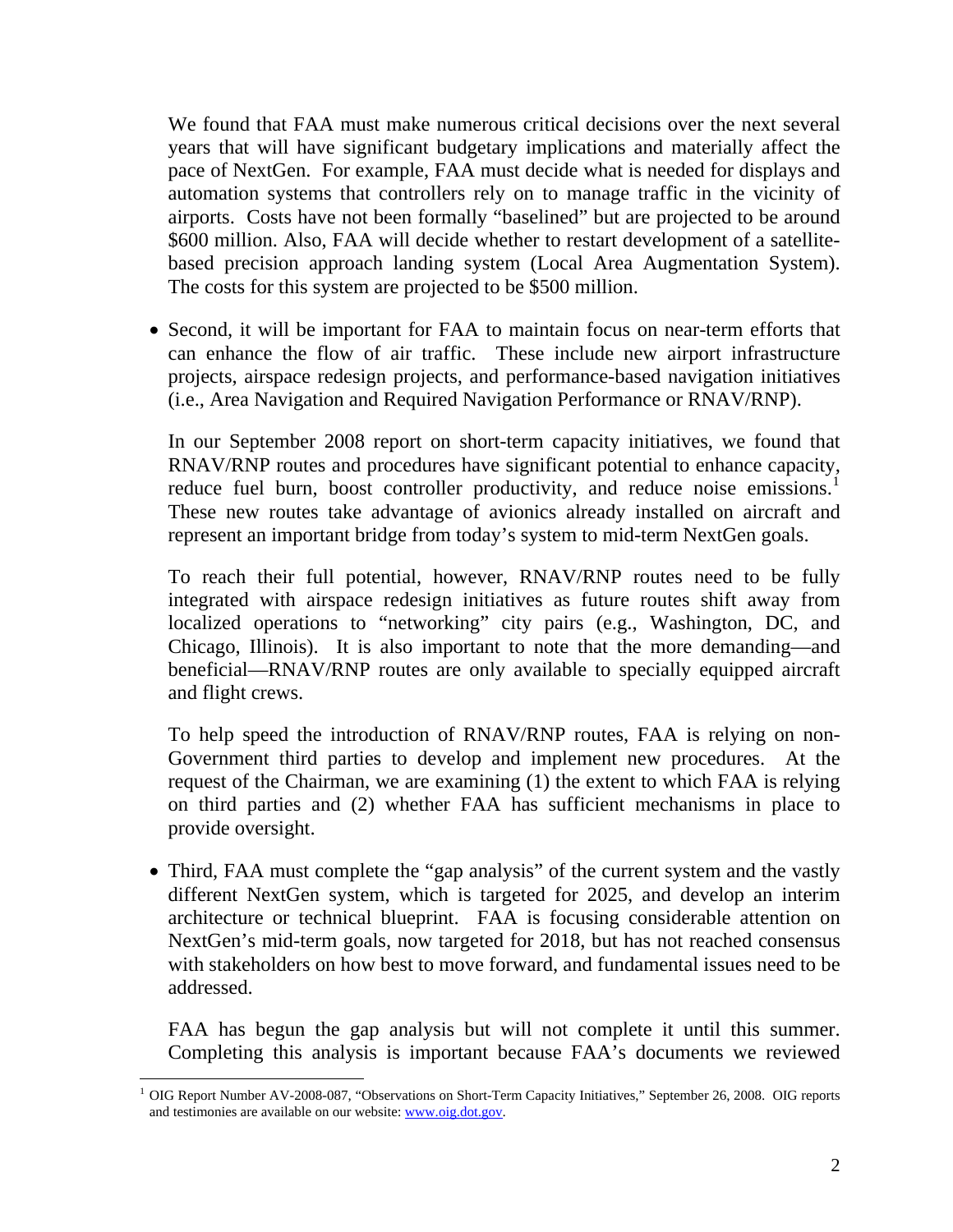show that mission and performance gaps still exist. Further, while FAA has made progress with developing the interim NextGen architecture, it has not yet developed firm requirements that can be used to develop cost and schedule estimates for modifications to existing programs or new acquisitions.

To help chart a course for NextGen in the mid term, FAA is working with  $RTCA<sup>2</sup>$  $RTCA<sup>2</sup>$  $RTCA<sup>2</sup>$ —a joint FAA/industry forum—to forge a consensus on what should be the top priorities, what should be implemented, and what actions are needed to realize benefits. The RTCA task force is scheduled to complete its work this summer.

(3) acquiring the necessary skill mix for managing and executing NextGen; and (4) examining what can reasonably be implemented in given time increments. • Finally, there are number of business and management actions FAA needs to take to help shift from NextGen planning to mid-term implementation. These include (1) establishing priorities and Agency commitments with stakeholders and reflecting them in budget and plans; (2) managing NextGen initiatives as portfolios and establishing clear lines of responsibility, authority, accountability;

I will now discuss these issues in further detail.

 $\overline{a}$ 

<span id="page-3-0"></span><sup>2</sup> Organized in 1935 as the Radio Technical Commission for Aeronautics, RTCA, Inc. is a private, not-for-profit corporation that develops consensus-based recommendations regarding communications, navigation, surveillance, and air traffic management (CNS/ATM) system issues. It functions as a Federal Advisory Committee.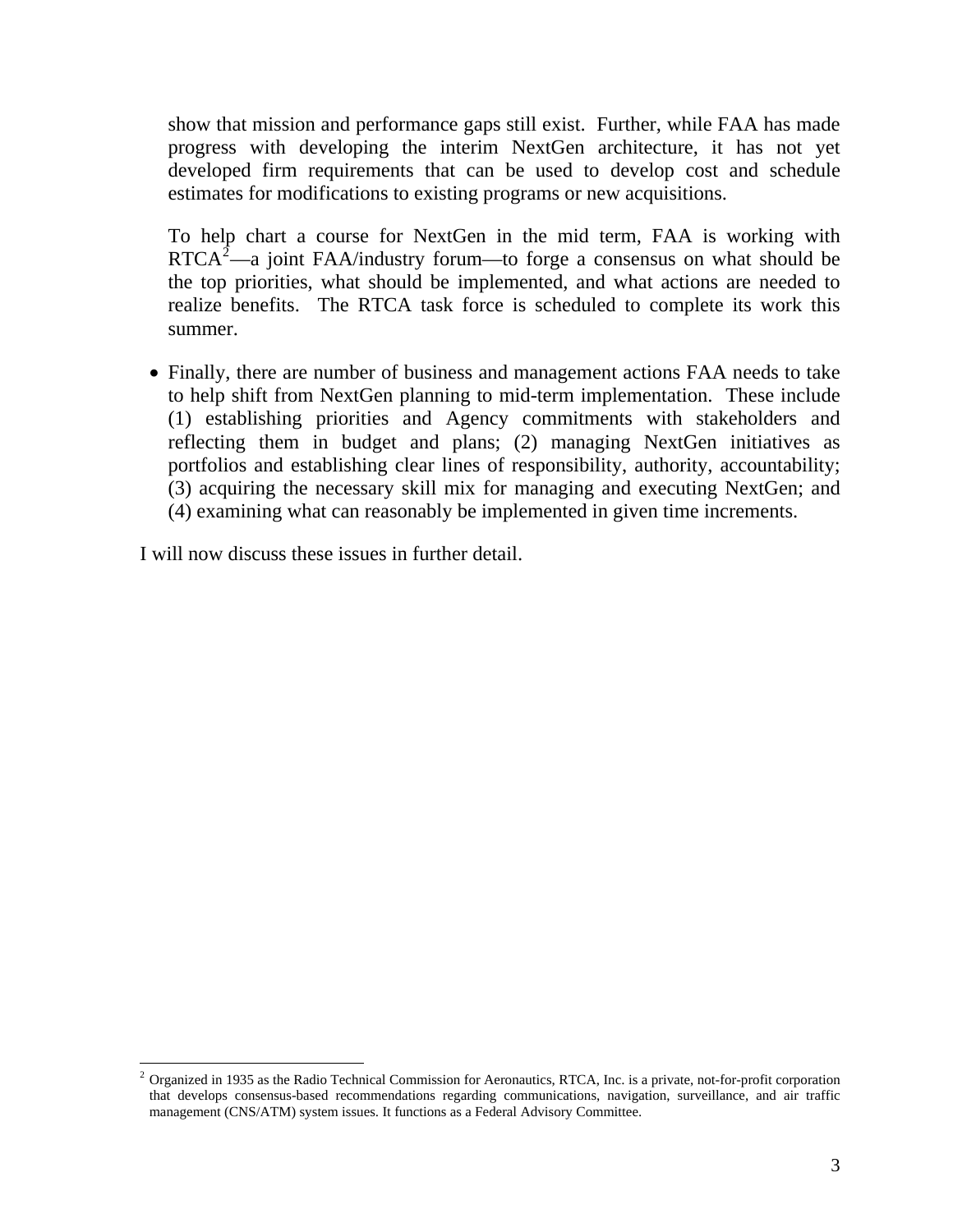# **FAA FACES CHALLENGES IN SUSTAINING THE NATIONAL AIRSPACE SYSTEM AND DEVELOPING NEXTGEN**

It will be critical for FAA to keep ongoing projects on track—as many form platforms for NextGen—and maintain aging facilities. In 2009, FAA plans to spend \$2.7 billion for capital funding, an increase of 9 percent over last year's enacted level. FAA is starting a new chapter in modernization with NextGen, and the Agency's capital account is now being shaped by these initiatives. Between fiscal year (FY) 2008 and FY 2014, FAA plans to spend \$22 billion for capital efforts, including \$7.1 billion specifically for NextGen projects. We note that much of the projected funding for NextGen is focused on developmental efforts, including demonstration projects.<sup>[3](#page-4-0)</sup>

## **Perspectives on FAA's Capital Account and NextGen Funding**

FAA plans to spend more than \$630 million in 2009 on NextGen-related programs, which include a satellite-based system called Automatic Dependent Surveillance-Broadcast (ADS-B) and a new information sharing system called System-Wide Information Management (SWIM). Figure 1 illustrates FAA's planned investments in ongoing projects and NextGen initiatives from FY 2008 to FY 2014.



*Figure 1. FAA Capital Funding for FY 2008 to FY 2014 (\$ Totals in Millions)*

<span id="page-4-0"></span><sup>&</sup>lt;sup>3</sup> Developmental efforts are funded through the Engineering, Development, Test, and Evaluation portion of the capital account.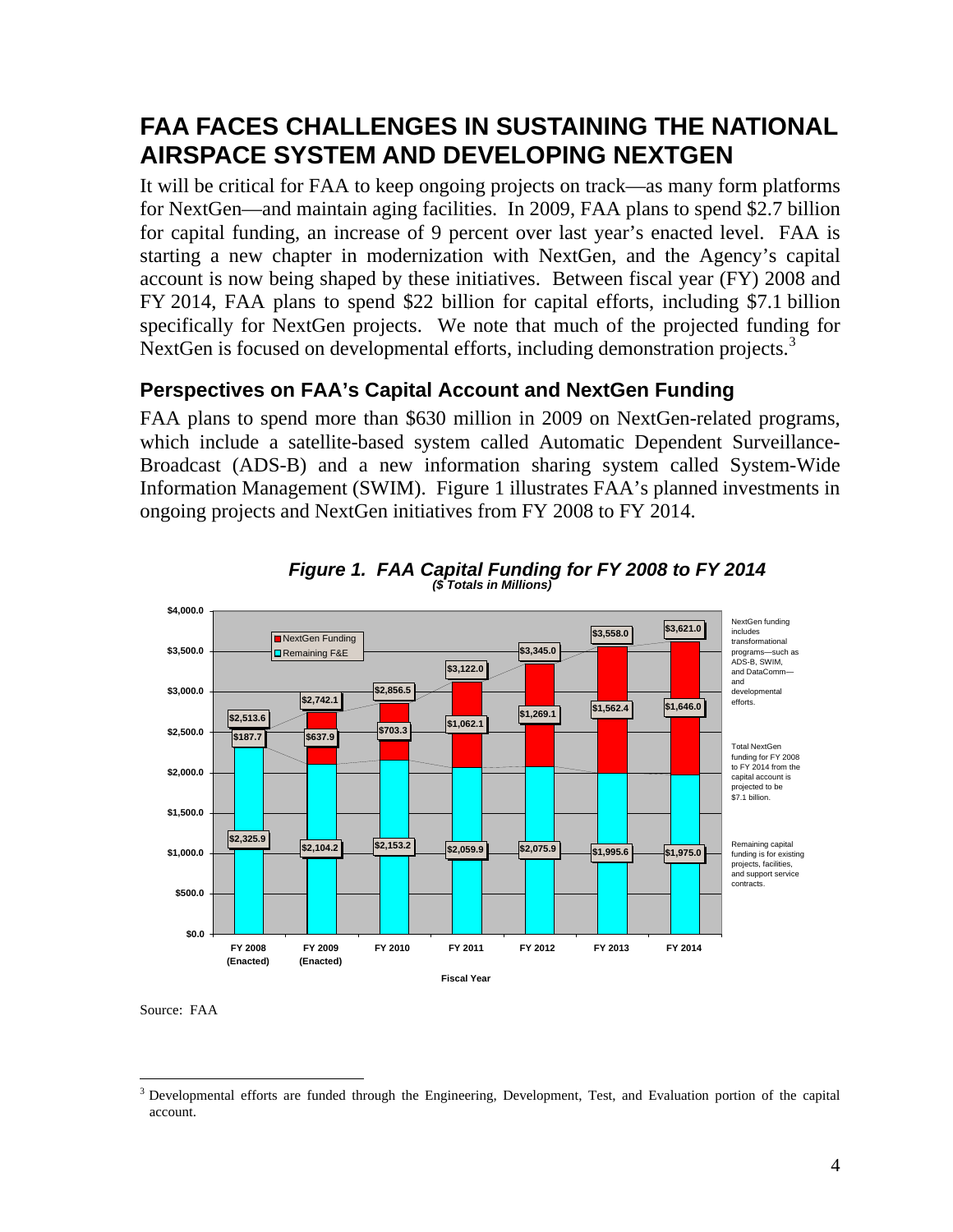In FY 2010, FAA plans to request more than \$800 million for NextGen. In addition to specific capital projects totaling \$703 million as shown in figure 1, FAA is also requesting \$57 million for Research, Engineering, and Development projects, \$48 million for support service contracts, \$26 million for NextGen-related personnel expenses, and \$13 million from the Operations account.

## **Progress and Problems with FAA Acquisitions**

In April 2008, we reported on progress and problems with 18 major FAA acquisitions valued at \$17.5 billion.<sup>[4](#page-5-0)</sup> Overall, we are not seeing the significant cost growth and schedule slips with FAA major acquisitions that occurred in the past. This is because FAA has re-baselined<sup>[5](#page-5-1)</sup> a number of efforts and taken a more incremental approach to managing major acquisitions. When comparing revised baselines, only 2 of the 18 projects we reviewed have experienced additional cost growth (\$53 million) and delays (5 years) since our last report in 2005.<sup>[6](#page-5-2)</sup> However, from program inception, six programs have experienced cost growth of nearly \$4.7 billion and schedule delays of 1 to 12 years.

While FAA's incremental approach may reduce risk in the near term, it has left several programs with no clear end-state and less visibility into how much they will ultimately cost. A case in point involves modernizing facilities that manage traffic in the vicinity of airports, which is commonly referred to as "terminal modernization."

We are concerned that there is no defined end-state for terminal modernization, and past problems with developing and deploying STARS leave FAA in a difficult position to begin introducing NextGen capabilities. Future terminal modernization costs will be shaped by (1) NextGen requirements, (2) the extent of FAA's terminal facilities consolidation, and (3) the need to replace or sustain existing (legacy) systems that have not been modernized.

### **FAA Must Make Several Critical Decisions To Successfully Transition Current National Airspace Systems to NextGen**

According to FAA, approximately 30 existing capital programs will serve as "platforms" for NextGen. For example, the \$2.1 billion En Route Automation Modernization (ERAM) program, which provides new hardware and software for facilities that manage high-altitude traffic, is a linchpin for the NextGen system. Because ERAM is expected to serve as a foundation for NextGen, any schedule delays will affect the pace of introducing new capabilities.

 $\overline{a}$ <sup>4</sup> OIG Report Number AV-2008-049, "Air Traffic Control Modernization," April 14, 2008.

<span id="page-5-1"></span><span id="page-5-0"></span><sup>&</sup>lt;sup>5</sup> Re-baselining a project is important to establish reliable cost and schedule parameters. It is consistent with Office of Management and Budget guidance for managing major acquisitions.

<span id="page-5-2"></span><sup>&</sup>lt;sup>6</sup> OIG Report Number AV-2005-061, "Status of FAA's Major Acquisitions: Cost Growth and Schedule Delays Continue To Stall Air Traffic Modernization," May 26, 2005.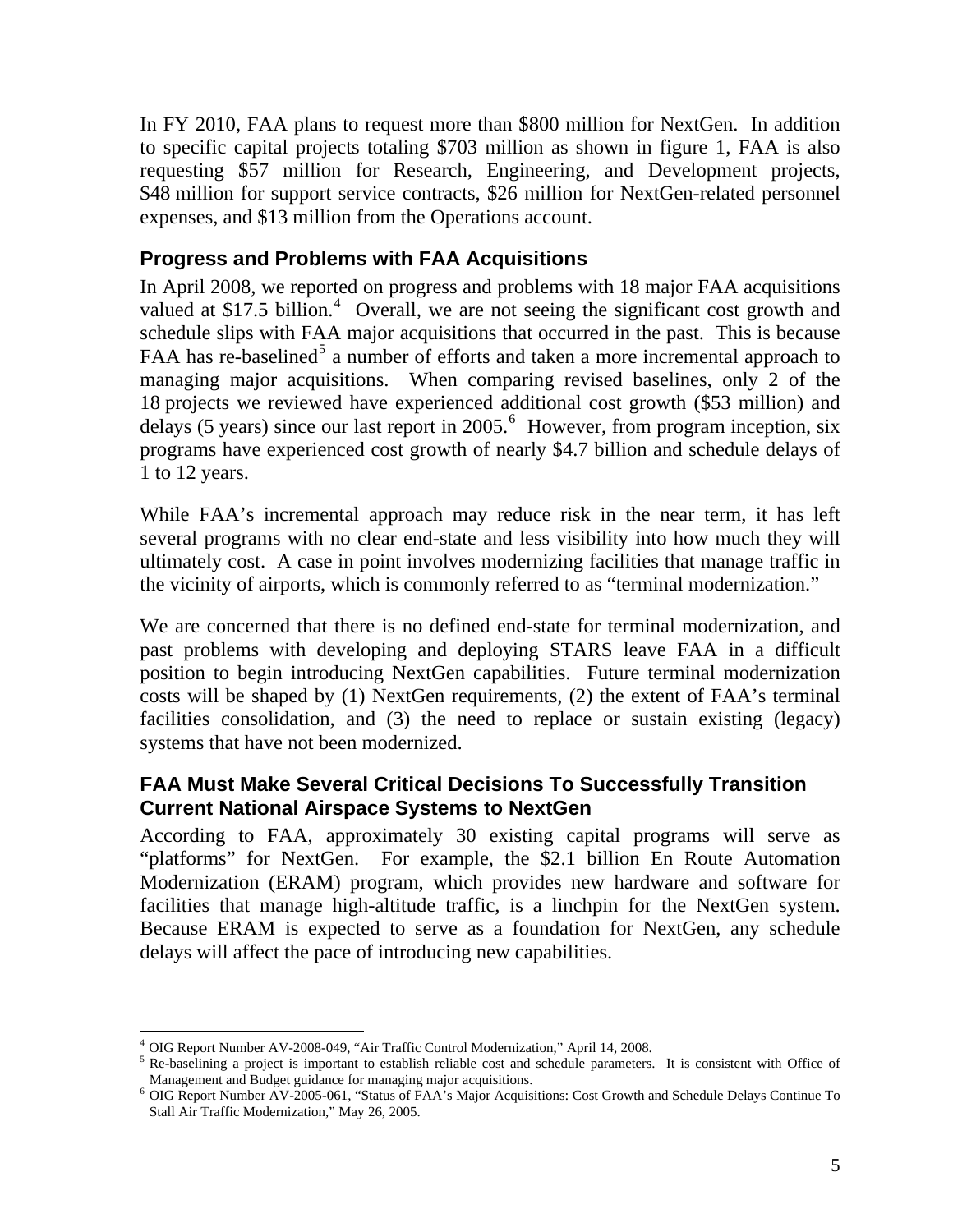In February 2007, we recommended that FAA examine existing modernization projects to determine if they were still needed and, if so, what adjustments would be required.<sup>[7](#page-6-0)</sup> FAA concurred with our recommendation and stated that it had begun this assessment. Over the next 2 years, FAA must make numerous critical decisions about ongoing programs. We identified five areas involving decisions that will have significant budgetary implications and affect the pace of NextGen in the mid term (see examples in table 1).

| <b>Critical Decision Area</b>         | <b>Description</b>                                                                                                                                                                                                                                                                                                                                                           |
|---------------------------------------|------------------------------------------------------------------------------------------------------------------------------------------------------------------------------------------------------------------------------------------------------------------------------------------------------------------------------------------------------------------------------|
| <b>Terminal Modernization</b>         | FAA plans to make an initial investment decision on how<br>to modernize displays and computers that controllers use<br>to manage traffic in the vicinity of airports. Currently,<br>costs have not been baselined but are projected to be<br>around \$600 million. A final investment decision leading<br>to a contract award is expected in late 2010.                      |
| <b>Satellite-Based Navigation and</b> | In 2009, FAA plans to decide to restart development for                                                                                                                                                                                                                                                                                                                      |
| <b>Landing Systems</b>                | the Local Area Augmentation System (LAAS). <sup>8</sup> Costs<br>have not been baselined but are projected to be around<br>\$500 million. FAA will also decide in 2009 if additional<br>enhancements will be needed for the Wide Area<br>Augmentation System (WAAS). Planning documents we<br>reviewed suggest modifications to WAAS could cost as<br>much as \$1.5 billion. |
| <b>Traffic Flow Management</b>        | FAA relies on Traffic Flow Management to manage traffic                                                                                                                                                                                                                                                                                                                      |
|                                       | and reduce the impacts of bad weather. This year, FAA<br>plans to decide what additional capabilities will be<br>incorporated into the system. This decision is for the<br>collaborative air traffic management Work Package 3.<br>Costs have not been baselined, but FAA projects they will<br>be about \$450 million.                                                      |
| <b>En Route Automation</b>            | FAA plans to make initial decisions in FY 2010 on what                                                                                                                                                                                                                                                                                                                       |
|                                       | adjustments will be made to the \$2.1 billion ERAM<br>system. Costs remain uncertain but could be in the<br>billions of dollars.                                                                                                                                                                                                                                             |
| <b>Data Communications</b>            | FAA plans to make the final investment decision for the<br>first segment of Data Communications in FY 2010. Costs<br>are uncertain, but the Segment 1 investment decision is<br>expected to include \$400 million specifically for upgrades<br>to ERAM.                                                                                                                      |

|  |  | <b>Table 1. Critical Decisions for Existing Systems</b> |  |  |  |
|--|--|---------------------------------------------------------|--|--|--|
|--|--|---------------------------------------------------------|--|--|--|

Note: Cost projections for FAA projects have not been baselined.

 $\overline{a}$ 

<span id="page-6-0"></span><sup>&</sup>lt;sup>7</sup> OIG Report Number AV-2007-031, "Joint Planning and Development Office: Actions Needed To Reduce Risks With the Next Generation Air Transportation System," February 12, 2007.<br><sup>8</sup> The Local Area Augmentation System (LAAS) is a ground-based augmentation to GPS that focuses its service on the

<span id="page-6-1"></span>airport area for precision approach, departure procedures, and terminal area operations. LAAS is expected to provide the extremely high accuracy, availability, and integrity necessary for Category I, II, and III precision approaches and will provide the ability for flexible, curved approach paths.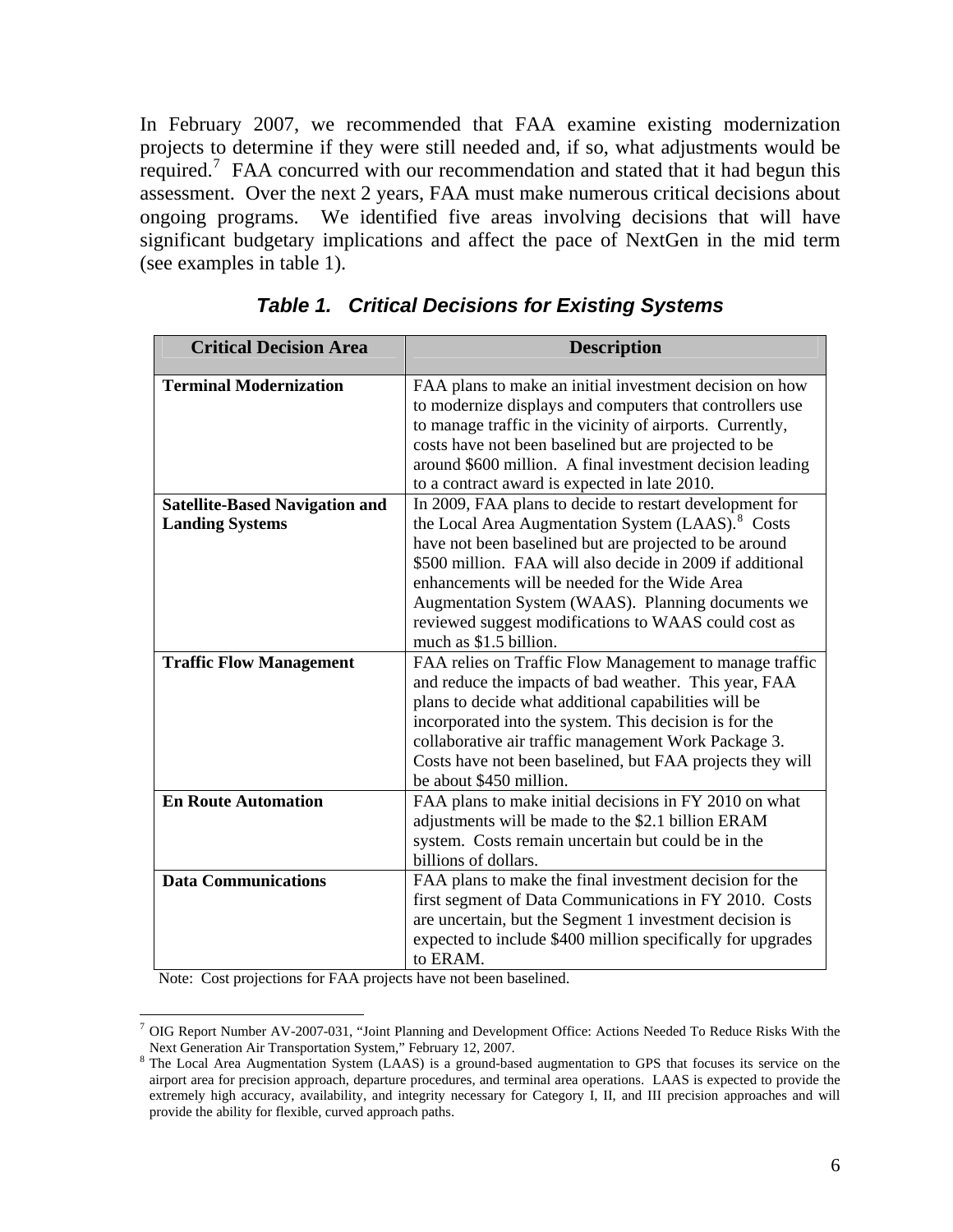## **FAA Faces Significant Challenges with Key NextGen Transformational Programs**

FAA has established initial cost and schedule baselines for the first segments of two key NextGen initiatives: ADS-B and SWIM. Our work shows that both programs face considerable risk associated with development and implementation and will require significant oversight.

# *ADS-B*

In August 2007, FAA awarded a service-based contract for the ADS-B ground infrastructure worth \$1.8 billion (if all options are exercised). FAA estimates that ADS-B will cost about \$1.6 billion in capital costs for initial implementation segments through 2014, including a nationwide ground system for receiving and broadcasting ADS-B signals. In FY 2009, FAA plans to spend \$300 million on ADS-B—the largest single budget line item for an acquisition.

A key challenge facing FAA—and NextGen implementation—is realizing the full benefits of ADS-B. FAA plans to fully implement the *ADS-B Out* phase in the 2020 timeframe, which will require aircraft to broadcast their position to ground systems. However, most capacity and safety benefits from the new system will come from *ADS-B In*, which will display information in the cockpit for pilots. FAA has not yet finalized requirements for *ADS-B In*.

Our work shows that FAA must address several risks to realize the benefits of ADS-B. These include: (1) gaining stakeholder acceptance and aircraft equipage, (2) addressing broadcast frequency congestion concerns, (3) integrating with existing systems, (4) implementing procedures for separating aircraft, (5) assessing potential security vulnerabilities, and (6) finalizing requirements for *ADS-B In* and new cockpit displays. Given FAA's history with developing new technologies and its approach to ADS-B, in which the Government will not own the ground infrastructure, this program will require a significant level of oversight. We will report later this year on the risks facing ADS-B and the strengths and weaknesses of FAA's contracting approach.

### *SWIM*

In June 2007, FAA baselined the first 2 years of segment 1 of SWIM (planned to occur between FY 2009 and FY 2010) for \$104 million. FAA's latest Capital Investment Plan cost estimate for SWIM is \$285 million. We are currently examining the overall status of SWIM and the risks facing a nationwide deployment.

Challenges facing the program include determining requirements and interfaces with other FAA systems, including ERAM and Air Traffic Management programs. Moreover, FAA must integrate SWIM with other Federal agencies' operations to realize NextGen benefits and develop a robust cyber security strategy and design.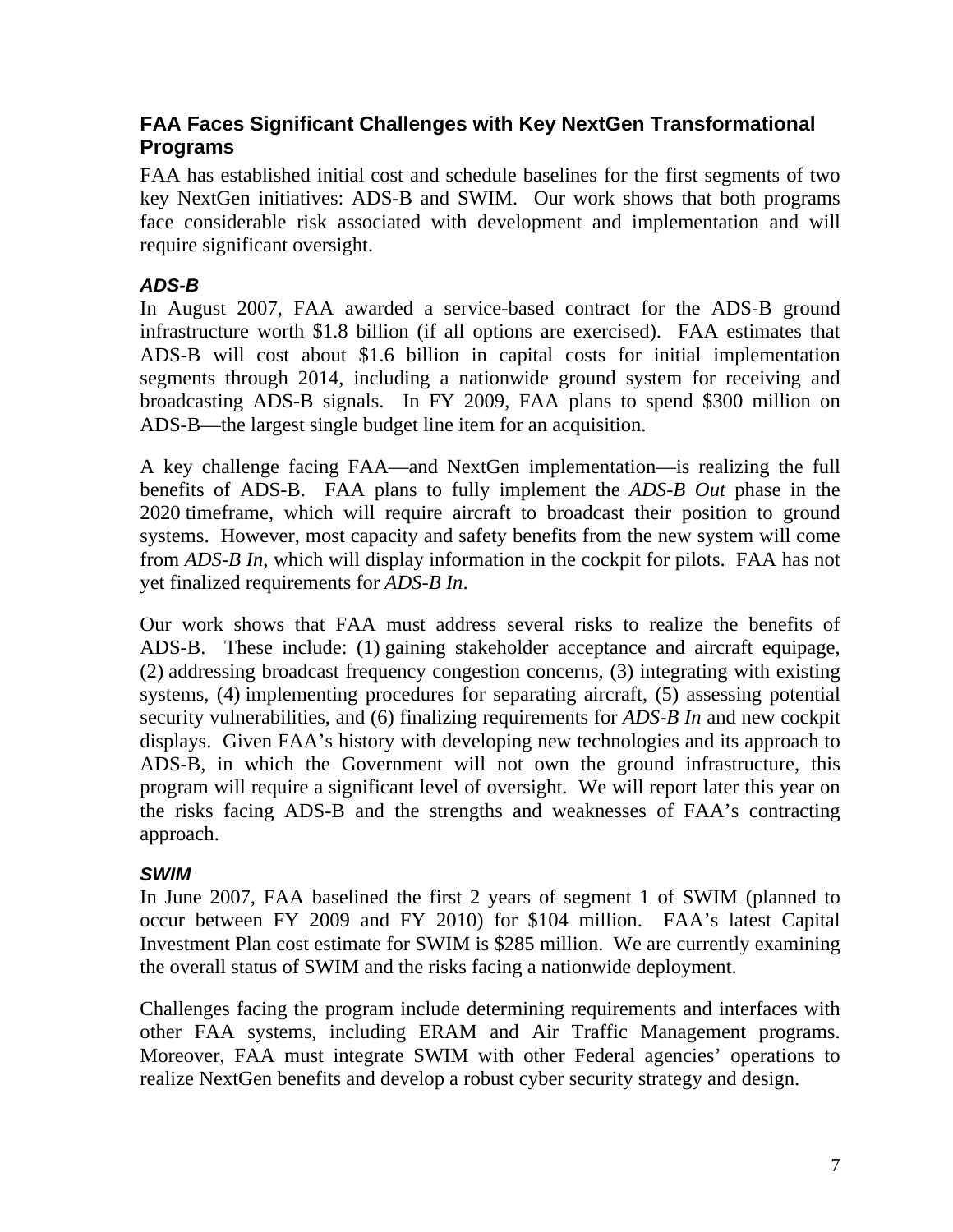FAA also needs to establish the architecture, strategy, and overall design for SWIM. Finally, FAA has yet to determine additional segments and the cost to fully implement the program. As a result, FAA is pursuing SWIM in a decentralized way and providing other programs with funds to develop interfaces with the system.

# **Sustaining FAA's Vast Network of Aging Facilities**

A key cost driver for NextGen is determining to what extent FAA realigns or consolidates air traffic control facilities. This has significant cost implications for the number of controller displays and related computer equipment needed to manage traffic. In the American Recovery and Reinvestment  $\text{Act}^{\uparrow}$  Congress provided FAA with \$200 million for FAA facilities.

In December 2008, we reported that many FAA air traffic control facilities have exceeded their useful lives, and their physical condition continues to deteriorate.<sup>[10](#page-8-1)</sup> In some cases, facilities deteriorated so badly that they required urgent and repeated actions. While the average facility has an expected useful life of approximately 25 to 30 years, 59 percent of FAA facilities are over 30 years old (see table 2).

| <b>Type of Facilities</b>                            | <b>Average Age</b> |  |  |
|------------------------------------------------------|--------------------|--|--|
| Air Traffic Control Towers                           | 29 years           |  |  |
| <b>Terminal Radar Approach Control</b><br>Facilities | 26 years           |  |  |
| <b>En Route Control Centers</b>                      | 43 years           |  |  |

*Table 2. Average Age of FAA Facilities* 

Source: FAA

FAA points out that flexible ground communication networks do not require facilities to be near the traffic they manage. FAA often cites its aging facilities and the related expense of maintaining such a large number of facilities to justify consolidating the air traffic control system into a smaller number of facilities. However, there are technical and security prerequisites for major consolidation, such as implementing new "voice switching" technology to allow for more flexible communication and enhanced automation.

FAA's 2007 reauthorization proposal called for a "Realignment and Consolidation of Aviation Facilities Commission" to conduct an independent review and make recommendations to the President. The current House reauthorization proposal (H.R. 915) also recognizes the issue of consolidation and the need for further examination.

 $\overline{a}$ 9 Pub. L. No. 111-5 (2009).

<span id="page-8-1"></span><span id="page-8-0"></span><sup>&</sup>lt;sup>10</sup> OIG Report Number AV-2009-012, "FAA's Management and Maintenance of Air Traffic Control Facilities," December 15, 2008.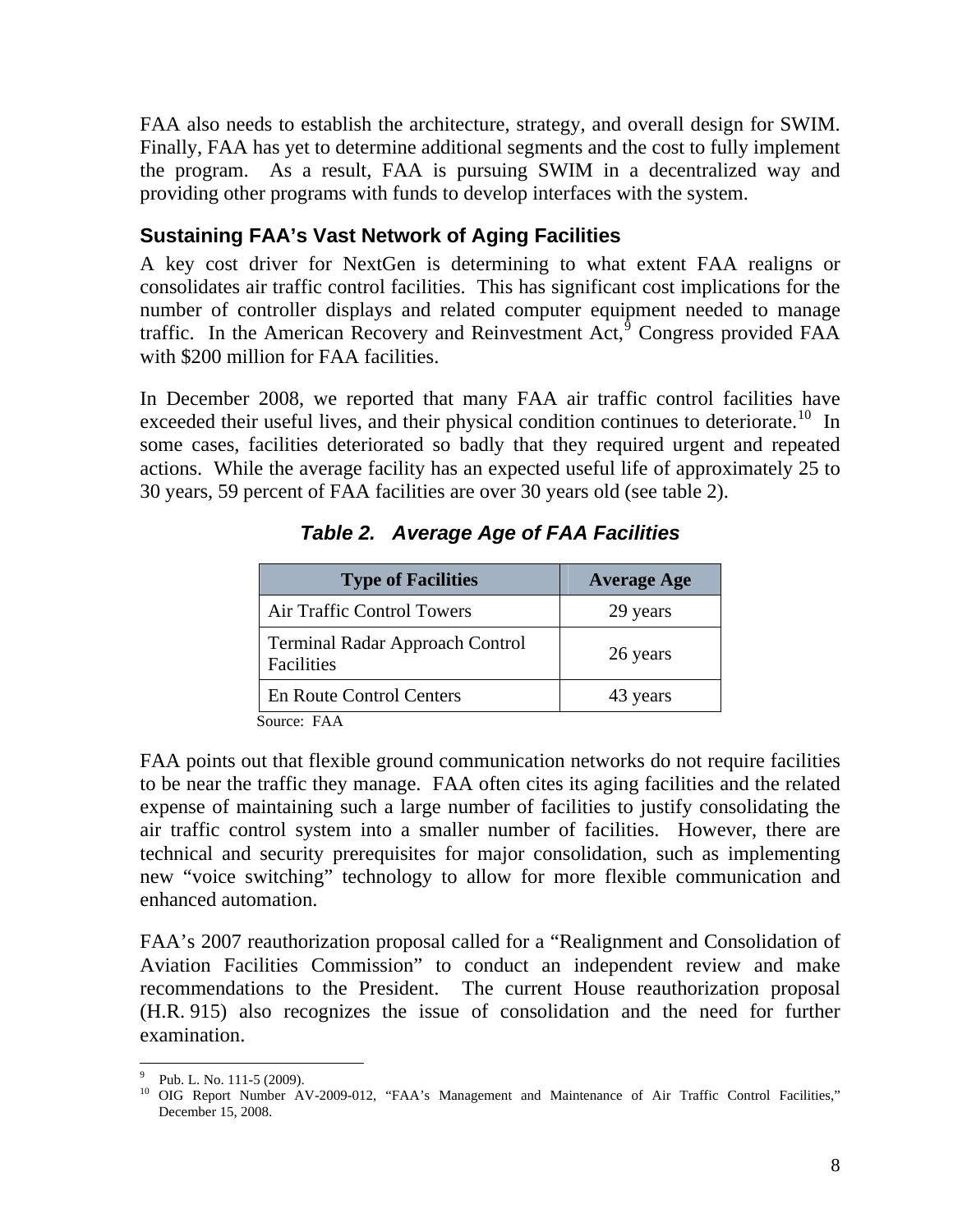FAA plans to spend \$17 million in FY 2009 to examine various alternatives for revamping its facilities. FAA should ensure that this analysis clearly addresses the technological and security prerequisites as well as key cost drivers, benefits, and logistical concerns associated with consolidations so decision makers in Congress and the Administration will know what can reasonably be accomplished. This is a critical action item because until important, strategic decisions are made regarding consolidations, FAA will be unable to define its long-term funding capital requirements.

# **SEVERAL NEAR-TERM EFFORTS ARE IMPORTANT TO ENHANCE THE EFFICIENCY OF THE NATIONAL AIRSPACE SYSTEM**

Because of the developmental nature of many NextGen initiatives, it will be important to keep a number of near-term efforts on track. At the request of the Chairman, we examined in September 2008 what initiatives have the most potential to enhance capacity and reduce delays within the next 5 years. We found that, while there is no "silver bullet," there are several initiatives that can help boost capacity and enhance the flow of air traffic even before NextGen is fully in place.

### *New Airport Infrastructure*

According to FAA, building new runways provides the largest increases in capacity. Currently, there are four key runway projects underway at Boston, Charlotte, Chicago (O'Hare), and New York (John F. Kennedy) airports. These projects are expected to be complete by 2014. These capacity benefits, however, cannot be realized without new air traffic control procedures and improved airspace redesign.

Challenges that could impede the progress of new runway projects include the years of planning required, extensive environmental reviews, coordination among numerous stakeholders, and legal issues. Another challenge is making corresponding improvements to an airport's infrastructure (e.g., terminal gates and passenger waiting areas) to accommodate the increased traffic. Unfortunately, building a new runway is not an option for some airports, like New York's LaGuardia Airport, which does not have the physical infrastructure to support a new runway.

### *Airspace Redesign*

Airspace redesign efforts are critical to realize the full benefits of runways and can enhance capacity without new infrastructure. Currently, FAA is pursuing six airspace redesign projects nationwide, including a major but controversial effort to revamp airspace in the New York/New Jersey/Philadelphia area. Once implemented, FAA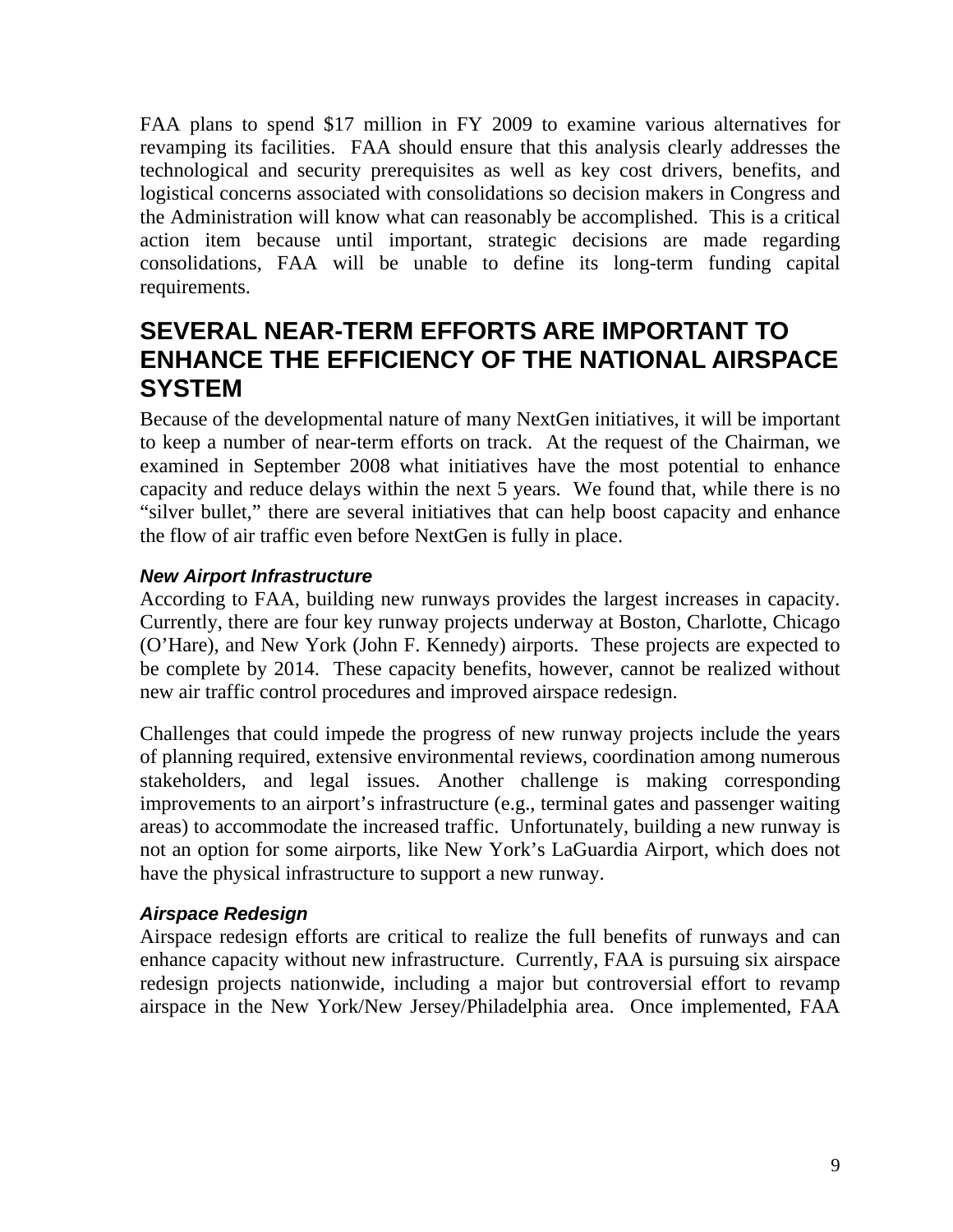believes this effort could reduce delays by as much as 200,000 hours. FAA plans to spend \$[11](#page-10-0).2 million on airspace redesign projects in FY 2009.<sup>11</sup>

FAA has done a better job of coordinating airspace changes with Agency stakeholders and linking projects to its capital account<sup>[12](#page-10-1)</sup> since we reported on the airspace redesign program in  $2005$ <sup>[13](#page-10-2)</sup> We remain concerned, however, that FAA's airspace redesign efforts still do not function as a "national" program since FAA facilities are now using their own resources to redesign airspace without coordinating with Headquarters. There are still challenges concerning roles and responsibilities and decision-making authority for airspace redesign efforts. FAA is developing procedures to address this problem, but those have yet to be finalized.

#### *Performance-Based Navigation Initiatives*

FAA is pursuing two initiatives that rely on aircraft avionics for improved route precision: RNAV and RNP. RNAV allows aircraft to fly any desired flight path without the limitations imposed by ground-based navigation systems. RNP adds an on-board performance monitoring and alerting capability for pilots and allows aircraft to fly more precise flight paths into and out of airports. This reduces fuel burn, boosts controller productivity, reduces noise emissions, and increases capacity.

The development of RNAV/RNP routes has gained considerable industry support. For example, Southwest Airlines announced plans to spend \$175 million to equip at least 500 aircraft and train over 5,800 pilots over the next 6 years to implement RNAV/RNP.

As of February 6, 2009, FAA has published more than 500 routes and procedures and made this capability available at more than 100 airports. In 2008, FAA published 49 RNAV routes and 63 RNP procedures. The Agency intends to publish at least 50 RNAV and 50 RNP procedures for FY 2009 and at least that same amount per year through FY 2012, with priority given to new routes for airports in the congested New York, Chicago, and Dallas areas.

Challenges facing this initiative include close coordination with airspace redesign as future RNAV/RNP routes shift away from localized operations toward "networking" routes between city pairs (e.g., Washington, DC, and Chicago, Illinois). It is also important to note that current RNAV/RNP routes are only available to well-equipped aircraft and trained aircrews, and air carriers must meet certain qualifications to fly

<span id="page-10-0"></span> $\overline{a}$ <sup>11</sup> For FY 2009 FAA has requested \$11.2 million in funding from its operations and capital accounts, totaling \$8.2 million and \$3 million, respectively.<br><sup>12</sup> Prior to 2007, FAA's airspace program was funded solely from the Operations account. By linking each project's

<span id="page-10-1"></span>requirements to both the operations and capital budgets, the Agency will be better able to address procedural,

<span id="page-10-2"></span>environmental, technical, and staffing requirements to complete projects. 13 OIG Report Number AV-2005-059, "Airspace Redesign Efforts Are Critical To Enhance Capacity but Need Major Improvements," May 13, 2005.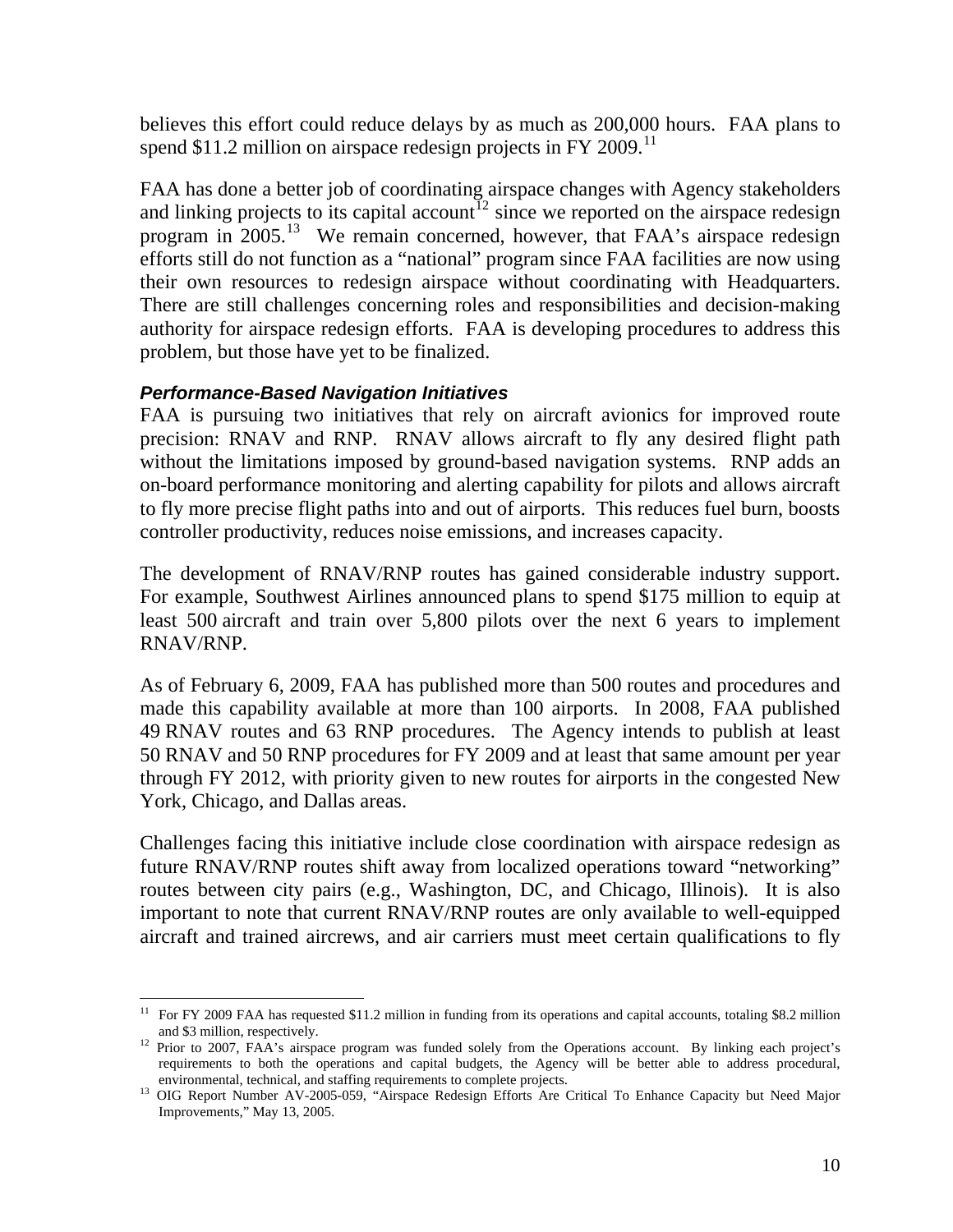these special airport approaches.<sup>[14](#page-11-0)</sup> To get the full benefits of RNAV/RNP, modifications to FAA automation systems will likely be required.

To help speed the introduction of RNP, FAA is relying on non-Government third parties to develop and implement new procedures. At the request of the Chairman, we started a review last month focusing on FAA's plans to oversee these parties' activities. Our objectives are to (1) assess the extent to which FAA is relying on third parties for the development of new procedures and (2) determine whether FAA has established sufficient mechanisms and staffing to provide safety oversight of third parties.

# **FAA MUST COMPLETE A GAP ANALYSIS AND REFINE THE MID-TERM NEXTGEN ARCHITECTURE**

Last April, FAA concurred with our recommendation to conduct a "gap analysis" of the current National Airspace System and the vastly different NextGen system and develop an interim architecture for the 2015 timeframe. Completing this analysis and refining other key NextGen planning documents would help highlight transition issues and establish requirements that could be used to develop reliable cost and schedule parameters for NextGen. Also, important policy questions exist about how to spur aircraft equipage and how to best organize FAA to manage and execute NextGen.

# **FAA Must Address Key Planning Elements To Achieve NextGen's Mid-Term Goals**

FAA is focusing considerable attention on mid-term goals for NextGen, which are planned for the 2018 timeframe. However, we found that FAA needs to address fundamental issues with three key elements to achieve these goals.

### *Gap Analysis of the Current and NextGen Systems*

This effort is important because FAA intends to rely on existing automation systems to provide the basis for NextGen through the mid-term phase of the effort. A key question focuses on the most cost-effective way to implement changes for displays and computers that controllers use to manage traffic in the vicinity of airports. FAA has begun this analysis and expects to complete it this summer.

### *NextGen Implementation Plan*

 $\overline{a}$ 

FAA's January 2009 plan<sup>[15](#page-11-1)</sup> provides a framework for what NextGen will resemble in 2018 and reflects the need to link FAA and stakeholder investments. However, FAA and stakeholders point out that the plan does not yet reflect a consensus on how to move forward, and much work is required to set priorities, quantify expected benefits,

<span id="page-11-0"></span><sup>&</sup>lt;sup>14</sup> In this case, we are referring to special instrument flight procedures that are known as RNP Special Aircraft and Aircrew Authorization Required (SAAAR). RNP SAAAR is the certification required by FAA to allow aircrew to use RNP avionics during RNP approaches. RNP SAAAR helps aircraft fly more precise approaches and departures, thereby increasing operational efficiency and reducing operating costs, noise, and emissions. 15 FAA's *NextGen Implementation Plan*, January 30, 2009.

<span id="page-11-1"></span>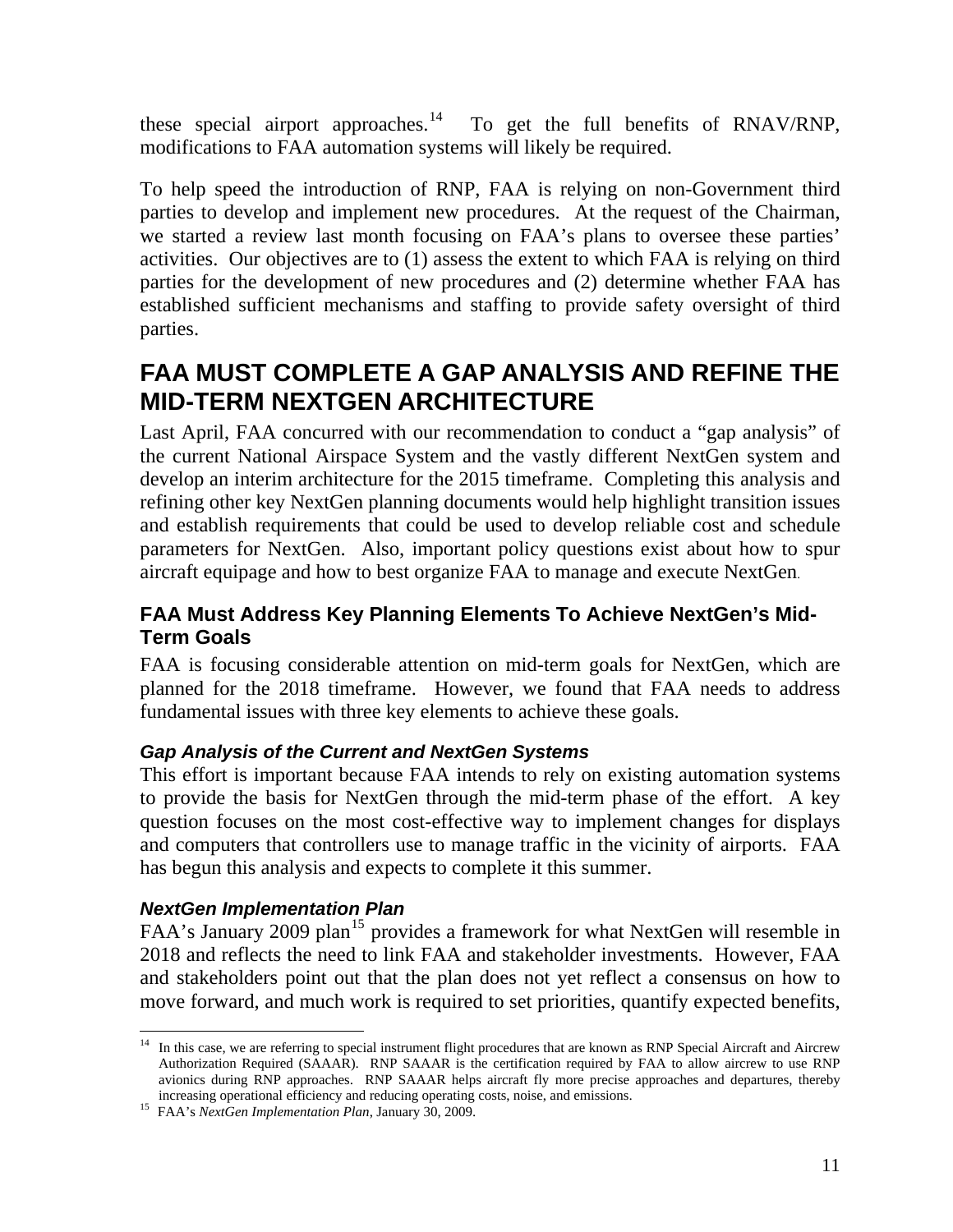address integration issues, and clarify timing and location of equipment needs. In addition, the plan will need to illustrate the operational, regulatory, policy, and procedural issues that need to be resolved to implement NextGen capabilities. Also, stakeholders point out that the plan does not yet clearly assign responsibility, authority, or accountability for mid-term initiatives.

### *NextGen Mid-Term Architecture*

 $\overline{a}$ 

FAA has made progress in developing components of a general blueprint for the 2018 timeframe. It has also developed "road maps" for, among other things, automation, communication, navigation, and surveillance efforts. FAA's current blueprint highlights more than 340 key decisions that it must make to reach the envisioned midpoint NextGen architecture. However, FAA has not yet established firm requirements that can be used to develop the cost and schedule estimates for modifications to existing programs or new acquisitions. FAA's documents caution that ground systems continue to be developed from "the bottom up,"<sup>[16](#page-12-0)</sup> which results in mission and performance gaps. Further, air and ground elements are not yet synchronized, and FAA must determine which trade-offs to make regarding which capabilities will reside in aircraft versus FAA ground systems. FAA officials told us they expect to complete these efforts later this summer.

To help chart a course for NextGen in 2018, FAA tasked RTCA (a joint Government/industry forum) to forge a community-wide consensus on what should be implemented and what actions will be needed to realize benefits. The RTCA task force has an ambitious agenda; it is expected to make recommendations to help FAA prioritize efforts, frame the business case for new systems (for FAA and airspace users), and define the necessary actions to achieve benefits in 2018. The task force plans to complete its work this summer.

### **NextGen Implementation Presents Congress with Important Policy Questions**

NextGen planning documents call for users to equip with a range of new avionics including ADS-B, data link for communications for controllers and pilots, and new navigation equipment. Stakeholders have argued that \$4 billion of stimulus funds should be used to equip aircraft and accelerate NextGen efforts, including \$2 billion specifically for ADS-B. Congress did not provide funds in the American Recovery and Reinvestment Act of 2009 to help airspace users equip with NextGen systems, but the issue remains important in how FAA moves forward with NextGen in the mid term.

<span id="page-12-0"></span><sup>&</sup>lt;sup>16</sup> FAA's "bottom-up" approach focuses on the modifications to existing systems. This approach is evolutionary and is a necessary step but creates the risk of building in overly complex integration solutions, replicating requirements in multiple systems, and increasing related costs. A "top-down" approach, conversely, would focus more on where to put key NextGen capabilities and seek ways to reduce complex integration issues. Both approaches are needed to help arrive at the most cost-effective way to implement NextGen.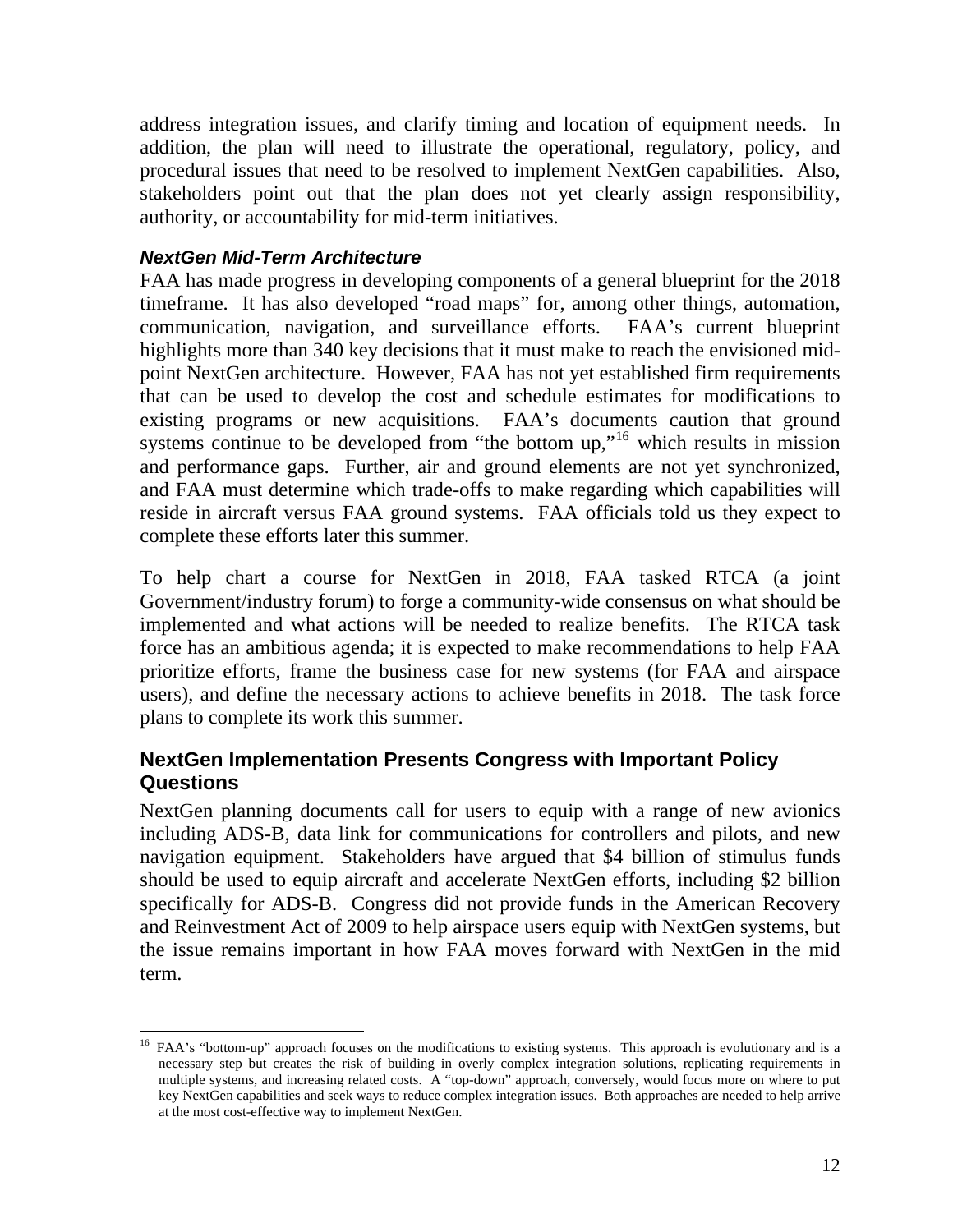As stakeholders point out, there is a precedent for helping airspace users equip specifically with ADS-B avionics. FAA purchased ADS-B avionics for operators in Alaska as part of the Capstone initiative.<sup>[17](#page-13-0)</sup> This provided a base of properly equipped aircraft and allowed FAA to examine the costs and benefits of the new technology.

In a recent report on implementing ADS-B, stakeholders noted that incentives for ADS-B deployment could take a number of forms.<sup>[18](#page-13-1)</sup> These include purchasing equipment for operators, an investment tax credit, an adjustment to current excise taxes for ADS-B-equipped aircraft, or research and development tax credits specifically for avionics manufacturers.

Whether such incentives should be used is a policy decision for Congress. However, FAA has never managed such a large effort to equip aircraft in the continental United States. A clear understanding of exactly what the incentives would be used for is needed, especially because FAA has not finalized the requirements for key capabilities, such as *ADS-B In*. In our opinion, a full consideration of the strengths and weaknesses of various incentives as well their timing and potential impact is critical. One possibility is cost-sharing arrangements, which have merit because they distribute risks between the Government and airspace users. FAA could also use incentives to demonstrate and refine NextGen capabilities and provide detailed information on how to certify equipment, such as new cockpit displays.

### **Observations on FAA's Reorganization of NextGen Efforts**

The question of whether FAA is properly organized to implement NextGen is important because it will drive the success of the effort. NextGen development cuts across all lines of the FAA's Air Traffic Organization (ATO). It also involves FAA's airport and certification offices. We believe that clear lines of accountability and budget authority will be essential for managing NextGen.

The overall governance of the NextGen effort has been the subject of debate, and stakeholders have raised concerns that FAA is not properly organized to manage or execute a multibillion-dollar effort. Furthermore, there continues to be friction between the ATO and Joint Planning and Development Office (JPDO), which was mandated by Congress to pursue a multi-agency approach for NextGen. This friction is due in part to vastly different planning horizons. The ATO is an organization that operates constantly but has a short planning horizon. The JPDO, on the other hand, is focused on planning how to introduce cutting-edge technologies and transform the National Airspace System by the 2025 timeframe.

<span id="page-13-0"></span> $\overline{a}$ <sup>17</sup> The Capstone Project was a joint industry and FAA research and development effort to improve aviation safety and efficiency in Alaska. Under Capstone, FAA provided avionics equipment for aircraft and the supporting ground

<span id="page-13-1"></span><sup>&</sup>lt;sup>18</sup> Report from the ADS-B Aviation Rulemaking Committee to the Federal Aviation Administration, "Recommendations on Federal Aviation Administration Notice No. 7–15, *Automatic Dependent Surveillance—Broadcast (ADS–B) Out* Performance Requirements to Support Air Traffic Control (ATC) Service; Notice of Proposed Rulemaking," September 26, 2008.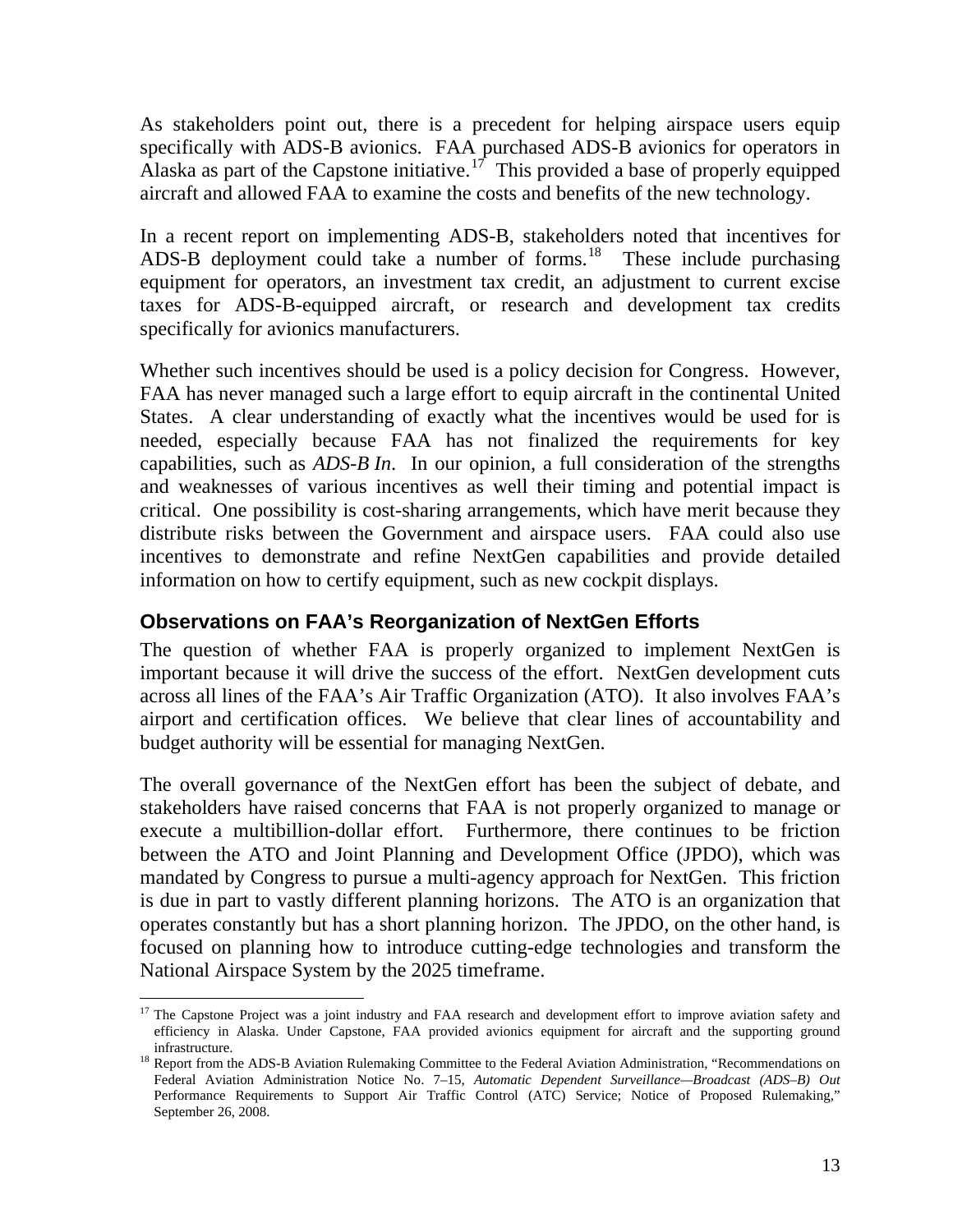In May 2008, FAA announced a reorganization of its NextGen efforts, which included establishing a Senior Vice President for NextGen and Operations Planning within the ATO; this individual reports to the ATO Chief Operating Officer. FAA has also established an office for NextGen Integration and Implementation to support the Senior Vice President.

Under this framework, the JPDO now reports to the Senior Vice President for NextGen and Operations Planning. In the past, the JPDO reported directly to the FAA Administrator and the Chief Operating Officer. While FAA believes the change will help move NextGen concepts closer to implementation, it could also give the appearance that the JPDO has been reduced in stature and importance. We offered observations on this matter last September.<sup>[19](#page-14-0)</sup>

- First, the roles and responsibilities of the JPDO and the ATO office for NextGen Implementation and Integration need better definition. According to FAA, the JPDO will focus on long-term planning and interagency cooperation while the ATO will focus on more short-term efforts and other implementation issues. However, it is difficult to establish clear demarcation lines because implementing NextGen capabilities depends heavily on modifying existing modernization projects. Both offices will have budget functions, modeling and simulation capabilities, and architecture staffs. Because both offices will help to shape research and development plans, it will be important for FAA to establish clearly defined roles and responsibilities.
- Second, while the ATO's Senior Vice President for NextGen and Operations Planning will manage demonstration projects, other ATO Vice Presidents will manage major modernization projects considered to be essential platforms for NextGen. For example, the Vice President for En Route Services manages multibillion-dollar efforts like ERAM and ADS-B. SWIM, however, will be managed by the Vice President for Technical Operations. Similarly, the Vice President for Terminal Services manages efforts to modernize controller displays and computer equipment located in the vicinity of airports. Also, airports—which play a key role in NextGen—are managed by a different FAA office that is outside the ATO.

The Senior Vice President for NextGen and Operations Planning stated that she will be responsible for the integration and implementation of all NextGen elements even though most elements will be managed and executed by other ATO service units and lines of business. The NextGen and Operations Planning Office will rely on coordination and a commitment monitoring process. However, FAA has little experience with relying on this approach for managing and executing

<span id="page-14-0"></span> $\overline{a}$ 19 OIG Testimony Number CC-2009-118, "The Status of FAA's Efforts To Develop the Next Generation Air Transportation System," September 11, 2008.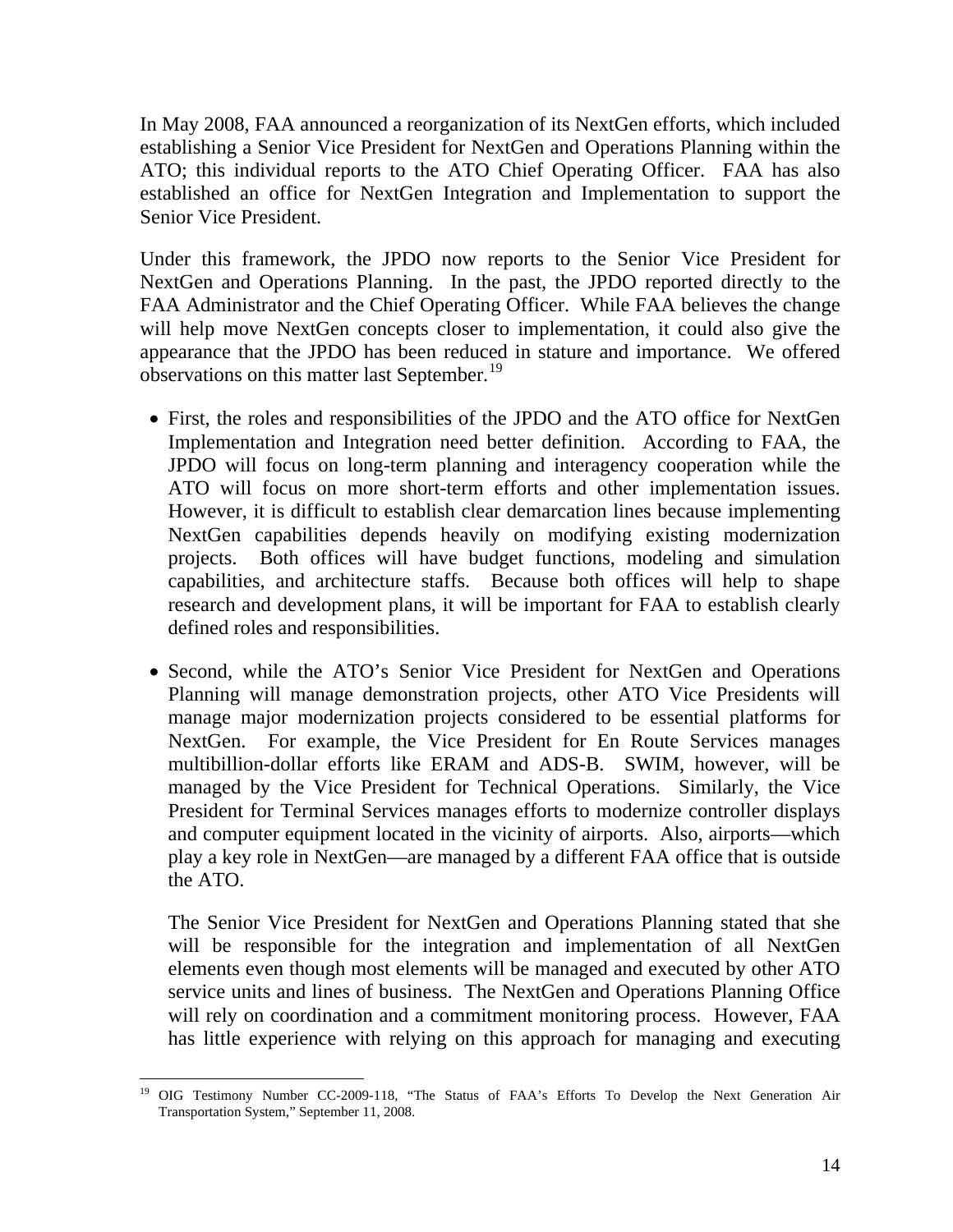NextGen initiatives. An FAA-commissioned study that examined skill sets for NextGen cautions that while the Senior Vice President for NextGen has overall responsibility for leading the transition to NextGen, the authority delegated to this position is weakened by, among other things, fragmented decision-making that may affect the timeliness and quality of key program decisions.

• Third, the new management structure will be challenged by complex, cross-cutting Government issues. For instance, in our opinion, it will be challenging for an office within the ATO to work out agreements with Department of Defense and Department of Homeland Security on major decisions affecting surveillance and airspace security. FAA must clearly communicate that the change in organizational structure is not a lessening of the Agency's commitment to a multiagency approach for developing NextGen.

In November 2008, the President issued an executive order to reestablish modernizing the aviation system as a national priority. The order designated the Secretary of Transportation as responsible for implementing NextGen. Specific direction to the Secretary included convening quarterly meetings of the NextGen Senior Policy Committee<sup>[20](#page-15-0)</sup> and establishing within the Department a support staff that would include employees from other departments and agencies to support NextGen.

FAA will likely have to revisit the question of NextGen governance once it has a better understanding of what will be required to develop and implement NextGen. How best to organize FAA is a policy call for Congress. We note that the House Reauthorization proposal (H.R. 915) would establish an Associate Administrator for NextGen who would report directly to the FAA Administrator. We believe such an approach has merit as the cross-cutting nature of the NextGen effort will require close coordination of multibillion-dollar investments from industry and other Federal agencies.

# **FAA NEEDS TO COMPLETE SEVERAL BUSINESS AND MANAGEMENT ACTIONS TO ADVANCE MID-TERM EFFORTS**

We have made numerous recommendations to FAA to help it move forward with NextGen. These include developing an interim architecture, assessing the skill mix with respect to necessary systems integration and contracting, and focusing human factors research to ensure concepts can be safely implemented. At this time, FAA must move beyond planning and advance NextGen.

 $\overline{a}$ 

<span id="page-15-0"></span><sup>20</sup> The Senior Policy Committee (SPC) was mandated by Congress in Vision 100 – Century of Aviation Reauthorization Act (Pub. L. No. 108-176). The SPC is chaired by the Secretary of Transportation, and membership includes senior representatives of NextGen partner agencies. The SPC is intended to advise the Secretary on policy, national goals, and strategic objectives for the transformation of the Nation's air transportation system.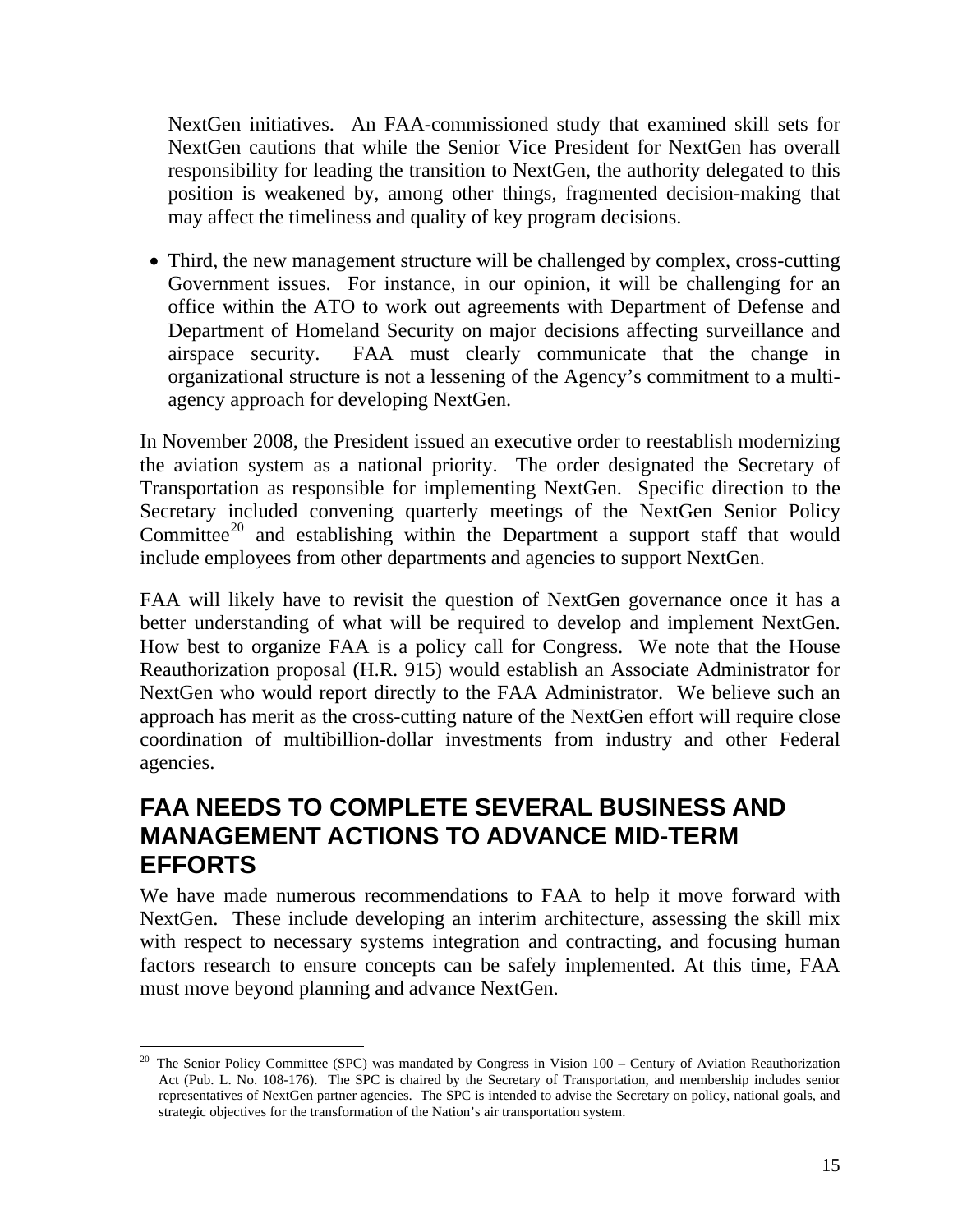To do so, FAA needs to take the following business and management actions:

- **Establish priorities and Agency commitments with stakeholders and reflect them in budget requests.** It remains difficult for decision makers to determine what to invest in first from the wide range of operational improvements in NextGen planning documents. Stakeholders have asked for a clear articulation of the timing, location, and assignment of responsibility for NextGen capabilities. This past year, FAA has worked to shape priorities and identify core capabilities. However, the Agency must do more and work with stakeholders to identify the proper sequencing of efforts. Also, stakeholders have asked FAA to clearly state mid-term Agency and operator commitments in its NextGen Implementation Plan. FAA should continually work to provide this Subcommittee with a clear understanding of its NextGen priorities and commitments and reflect them in budgets and plans.
- **Manage mid-term initiatives as portfolios and establish clear lines of responsibility, authority, and accountability for NextGen efforts.** FAA must manage NextGen capabilities as portfolios because several systems, new procedures, and airspace changes funded through different accounts will be required to deliver benefits. FAA is developing various portfolios and understands the need to manage them in an integrated fashion. However, as an FAA study points out, FAA's Acquisition Management System was not designed for managing NextGen investments.[21](#page-16-0) Rather, FAA's system focuses on baselines and specific capital programs—not a collection of investments. FAA recognizes that it must modify its system to effectively manage multiple NextGen efforts. FAA could also strengthen its NextGen Implementation Plan by clearly assigning responsibility, authority, and accountability for specific NextGen portfolios.
- **Focus attention on the relief that various NextGen technologies can provide to already congested airports in major metropolitan areas, like New York and Chicago.** An important metric for NextGen is to what extent FAA can improve *airport arrival rates* under various weather conditions. FAA recognizes the importance of this and is shifting resources to this issue. The Agency plans to spend \$37.1 million in FY 2009 on Flexible Terminals and Airports and \$18.2 million on high-density arrivals and departures. However, FAA's efforts to examine "highdensity operations" are in the very early stages, and planning documents and budget requests thus far do not detail how individual NextGen systems can specifically boost airport capacity and reduce delays. Decision makers and stakeholders need to know what elements—ADS-B, new routes, and data link communications for controllers and pilots—are essential to improve capacity at already congested airports.

<span id="page-16-0"></span> $\overline{a}$ <sup>21</sup> "Independent Assessment of FAA Acquisition Management System," April 22, 2008.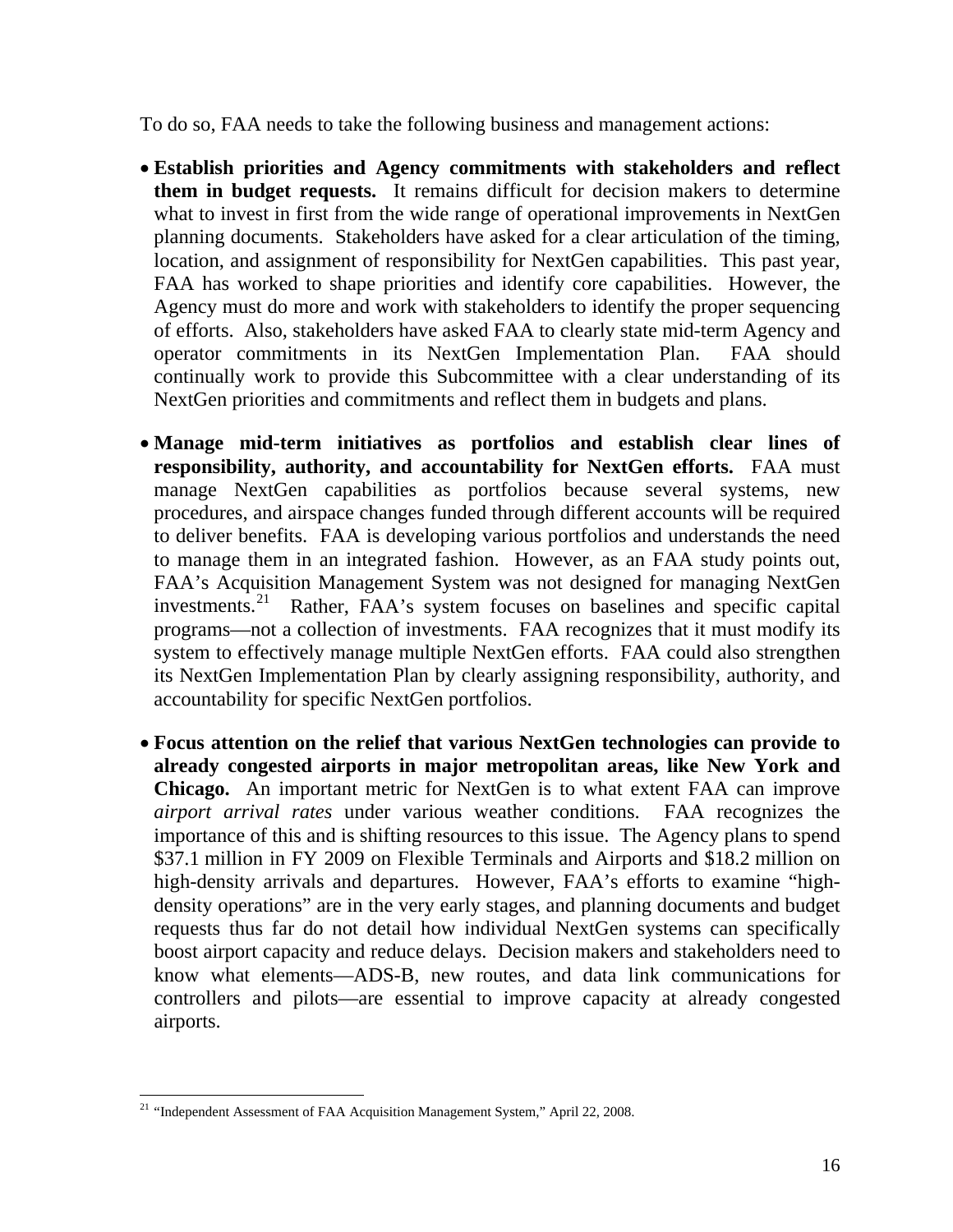- **Acquire the necessary skill mix to effectively manage and execute NextGen.**In response to our February 2007 report, FAA commissioned the National Academy of Public Administration to assess the skill sets needed for NextGen. In its September 2008 report, the Academy identified 26 competencies where FAA lacks both capacity and capabilities to accomplish NextGen implementation.<sup>[22](#page-17-0)</sup> These include experience in large-scale systems acquisition and integration. FAA has identified an additional 175 staff positions that it plans to fill in 2009 and another 162 positions for 2010 to address identified skill requirements.
- **Develop a realistic plan for implementing ADS-B and realizing the air-to-air benefits of the new technology.** FAA has a contract in place for ADS-B and has published a Notice of Proposed Rulemaking (NPRM) calling for users to equip with *ADS-B Out* in the 2020 timeframe. FAA has received comments from 177 organizations or individuals about the details of the NPRM. While most agree that ADS-B is an important part of the future, some raised concerns about requirements, the cost of equipage, and lack of clear benefits—all legitimate issues that will need to be resolved. To advance ADS-B, FAA must expedite efforts to establish requirements for *ADS-B In* and cockpit displays.
- **Assess "implementation bandwidth" and develop transition benchmarks.** FAA's ability to implement multiple capabilities in a given time period needs to be assessed. There are limits to what can be accomplished given the scope of change envisioned and ongoing efforts. For example, FAA has staggered key NextGen capabilities, such as data link communications, to wait for the completion of ERAM in the 2012 timeframe. Further, FAA and the industry need realistic transition benchmarks that point to when new training (for controllers and pilots), equipment (new avionics and ground systems), and procedures need to be in place at specific locations.

In summary, FAA faces a number of critical decisions in the next year. A clear picture of FAA priorities and an executable path for NextGen should emerge sometime this summer when the RTCA task force completes its work. A considerable level of oversight will be required, and we will continue to monitor progress with this important program.

That concludes my statement, Mr. Chairman. I will be happy to answer any questions that you or other Members of the Subcommittee may have.

 $\overline{a}$ 

<span id="page-17-0"></span> $22$  Report by a panel of the National Academy of Public Administration, "Identifying the Workforce to Respond to a National Imperative - The Next Generation Air Transportation System (NextGen)," September 2008.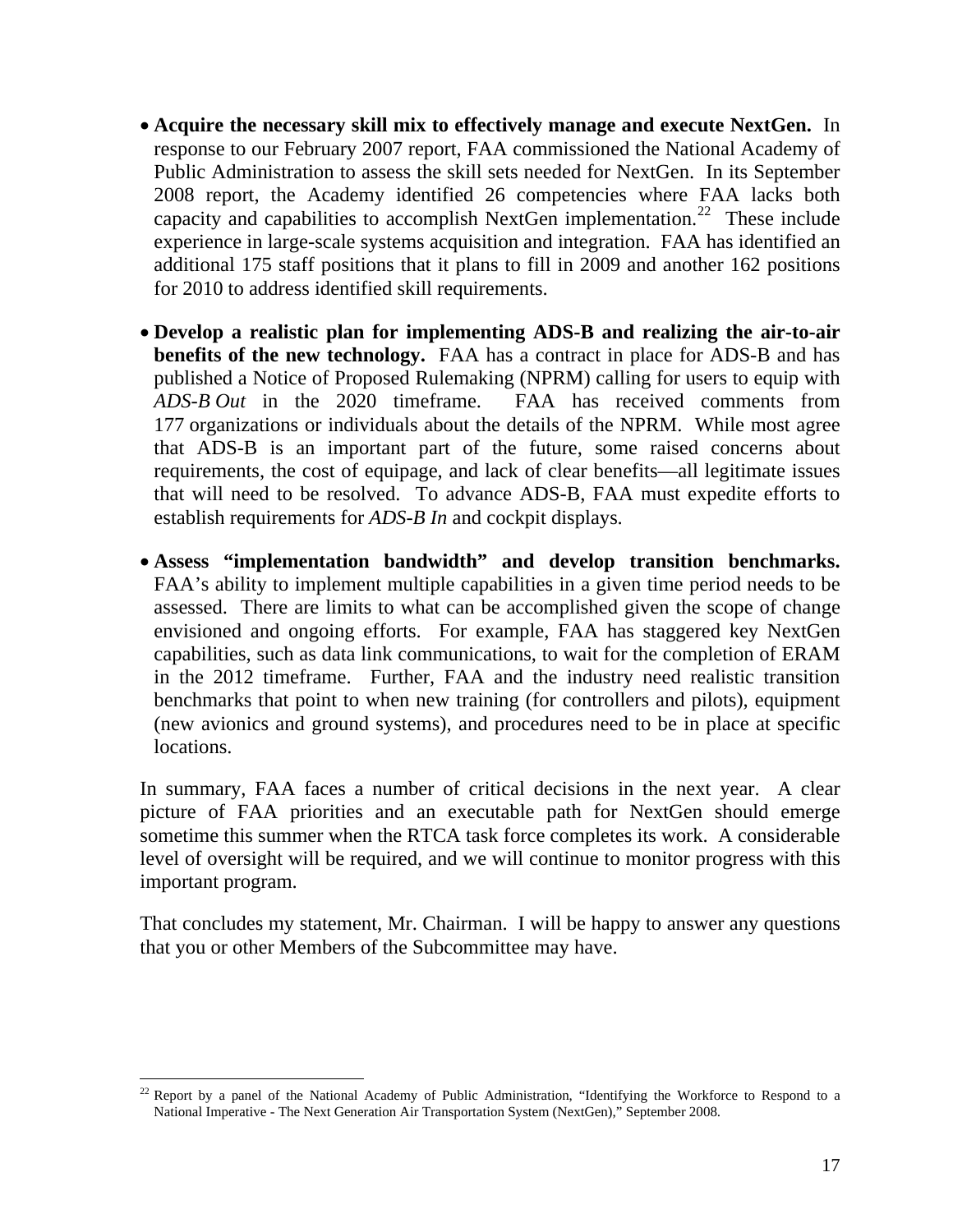The following pages contain textual versions of the graphs and charts included in this document. These pages were not in the original document but have been added here to accommodate assistive technology.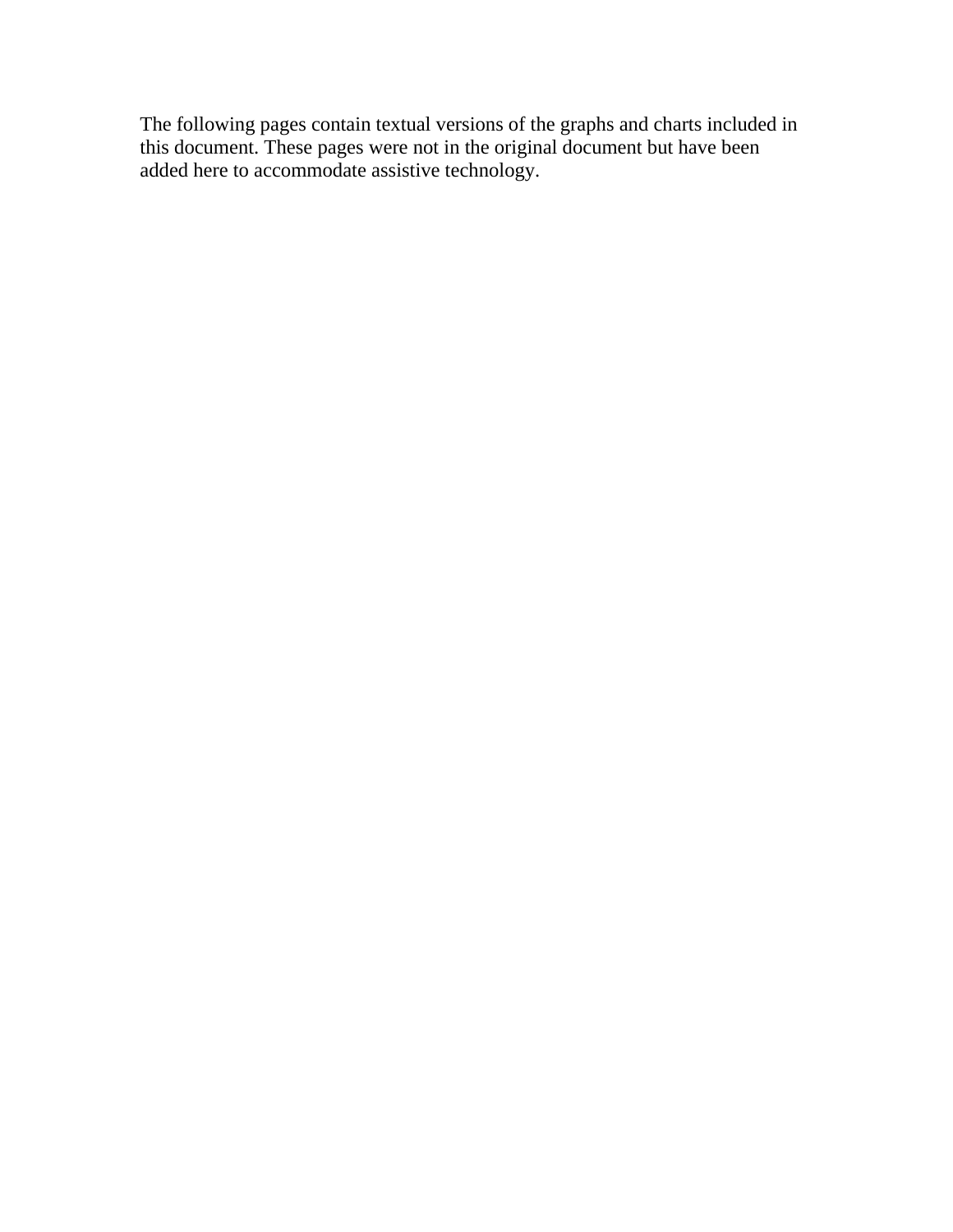### **Federal Aviation Administration: Actions Needed To Achieve Mid-Term NextGen Goals**

### **Section 508 Compliant Presentation**

### **Figure 1. The Federal Aviation Administration's Capital Funding for Fiscal Year 2008 to Fiscal Year 2014**

(Note: NextGen funding includes transformational programs—such as ADS-B, SWIM, DataComm—and developmental efforts. Total NextGen funding for fiscal year 2008 to fiscal year 2014 from the capital account is projected to be \$7.1 billion. Remaining Facilities and Equipment (F&E) includes funding for existing projects, facilities, and support service contracts.)

- For fiscal year 2008, the NextGen funding enacted is \$187,700,000, and the remaining funds enacted for Facilities and Equipment is \$2,325,900,000. Total capital funding enacted for fiscal year 2008: \$2,513,600,000.
- For fiscal year 2009, the NextGen funding enacted is \$637,900,000, and the remaining funds enacted for Facilities and Equipment is \$2,104,200,000. Total capital funding enacted for fiscal year 2009: \$2,742,100,000.
- For fiscal year 2010, the NextGen funding projection is \$703,300,000, and the remaining funds projected for Facilities and Equipment is \$2,153,200,000. Total capital funding projection for fiscal year 2010: \$2,856,500,000.
- For fiscal year 2011, the NextGen funding projection is \$1,062,100,000, and the remaining funds projected for Facilities and Equipment is \$2,059,900,000. Total capital funding projection for fiscal year 2011: \$3,122,000,000.
- For fiscal year 2012, the NextGen funding projection is \$1,269,100,000, and the remaining funds projected for Facilities and Equipment is \$2,075,900,000. Total capital funding projection for fiscal year 2012: \$3,345,000,000.
- For fiscal year 2013, the NextGen funding projection is \$1,562,400,000, and the remaining funds projected for Facilities and Equipment is \$1,995,600,000. Total capital funding projection for fiscal year 2013: \$3,558,000,000.
- For fiscal year 2014, the NextGen funding projection is \$1,646,000,000, and the remaining funds projected for Facilities and Equipment is \$1,975,000,000. Total capital funding projection for fiscal year 2014: \$3,621,000,000.

Source: Federal Aviation Administration